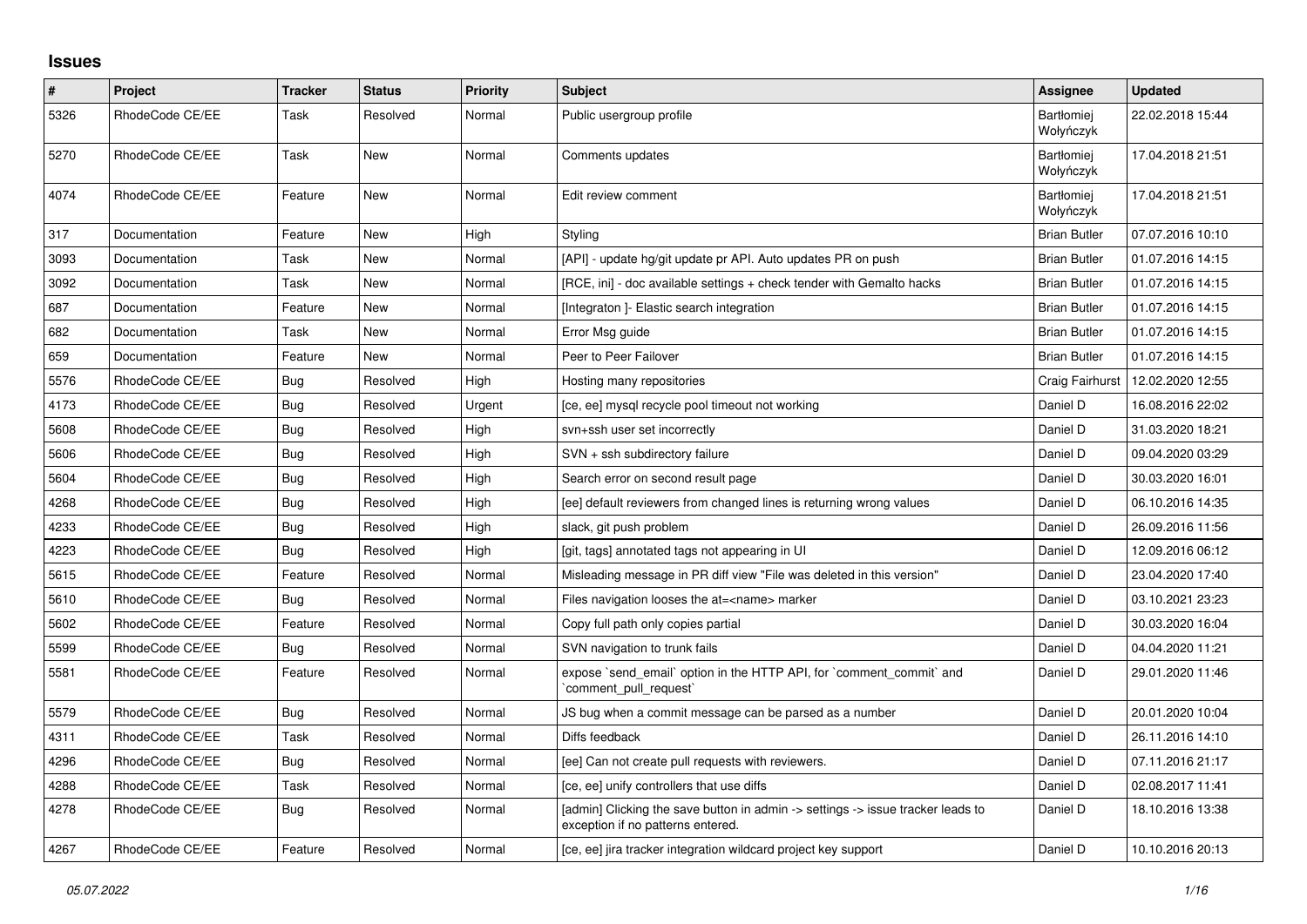| $\sharp$ | Project         | <b>Tracker</b> | <b>Status</b> | <b>Priority</b> | <b>Subject</b>                                                                               | Assignee             | <b>Updated</b>                   |
|----------|-----------------|----------------|---------------|-----------------|----------------------------------------------------------------------------------------------|----------------------|----------------------------------|
| 4256     | RhodeCode CE/EE | Bug            | New           | Normal          | [ce, ee, ux] Source code highlight colors conflict with red/green inserted/deleted<br>blocks | Daniel D             | 03.10.2016 05:00                 |
| 4246     | RhodeCode CE/EE | Task           | <b>New</b>    | Normal          | [ce, ee, vcs, git] add tests for annotated git tags                                          | Daniel D             | 13.02.2018 18:03                 |
| 4238     | RhodeCode CE/EE | Task           | Resolved      | Normal          | default reviewers updates                                                                    | Daniel D             | 06.10.2016 14:26                 |
| 4232     | RhodeCode CE/EE | Feature        | <b>New</b>    | Normal          | [ce, ee, pr, compare] redo diffs, support side by side diffs, html diffs                     | Daniel D             | 25.10.2016 15:40                 |
| 4225     | RhodeCode CE/EE | Feature        | Resolved      | Normal          | [ce, ee] repo group integrations cascade to child repo groups                                | Daniel D             | 14.09.2016 11:12                 |
| 4208     | RhodeCode CE/EE | Bug            | <b>New</b>    | Normal          | [ce, ee] test errors get hidden by error page                                                | Daniel D             | 14.09.2016 12:00                 |
| 4202     | RhodeCode CE/EE | Task           | Resolved      | Normal          | Polish the 503.html page                                                                     | Daniel D             | 30.08.2016 23:54                 |
| 4197     | RhodeCode CE/EE | Task           | New           | Normal          | [ce, ee] get list of users with their permissions to a repository                            | Daniel D             | 22.09.2017 10:30                 |
| 4183     | RhodeCode CE/EE | Feature        | Resolved      | Normal          | Different roles for PR reviewers                                                             | Daniel D             | 12.10.2020 23:13                 |
| 4181     | RhodeCode CE/EE | Task           | Resolved      | Normal          | Integrations: allow root repos only integrations                                             | Daniel D             | 31.08.2016 17:44                 |
| 4180     | RhodeCode CE/EE | Task           | Resolved      | Normal          | integrations: possible limit the updates sent                                                | Daniel D             | 22.08.2016 12:22                 |
| 4179     | RhodeCode CE/EE | Task           | <b>New</b>    | Normal          | [ce, ee] refine perms summary list                                                           | Daniel D             | 14.09.2016 12:09                 |
| 4175     | RhodeCode CE/EE | Feature        | Resolved      | Normal          | [ce, ee] repo group integrations                                                             | Daniel D             | 16.08.2016 20:00                 |
| 4157     | RhodeCode CE/EE | Feature        | New           | Normal          | [integrations] Integrate with industry standard SW development tools                         | Daniel D             | 08.08.2016 12:55                 |
| 4147     | RhodeCode CE/EE | Task           | New           | Normal          | [ce, ee, docs] Events documentation                                                          | Daniel D             | 15.08.2016 12:33                 |
| 4120     | RhodeCode CE/EE | Task           | New           | Normal          | [ce] replace get_repo_nodes api                                                              | Daniel D             | 17.04.2018 21:49                 |
| 4110     | RhodeCode CE/EE | Bug            | In Progress   | Normal          | [ce, ee] repos can be named _admin, _static                                                  | Daniel D             | 20.07.2016 19:51                 |
| 4092     | RhodeCode CE/EE | Bug            | Feedback      | Normal          | [ce, ee] Redmine/JIRA integrations - smart commits                                           | Daniel D             | 21.07.2016 12:59                 |
| 4091     | RhodeCode CE/EE | Bug            | Resolved      | Normal          | [ce, ee] Redmine integration blocks for 30 seconds if redmine server not available           | Daniel D             | 15.07.2016 12:26                 |
| 1131     | RhodeCode CE/EE | Feature        | Resolved      | Normal          | Implement default reviewers for code review                                                  | Daniel D             | 21.09.2016 18:28                 |
| 4289     | RhodeCode CE/EE | Task           | New           | Low             | [ce, ee] clean up pygments lexer functions + handling                                        | Daniel D             | 21.10.2016 14:44                 |
| 4259     | RhodeCode CE/EE | Task           | Resolved      | Low             | Events, create post-create-user event                                                        | Daniel D             | 30.01.2017 20:11                 |
| 4199     | RhodeCode CE/EE | Bug            | Resolved      | High            | investigate: ongoing SSL problems when switching to 4.X from 3.X                             | Johannes<br>Bornhold | 15.09.2016 13:14                 |
| 4153     | RhodeCode CE/EE | Task           | Resolved      | Normal          | Optimize readme fetching by changing the system of readme detection                          | Johannes<br>Bornhold | 09.09.2016 10:17                 |
| 3971     | RhodeCode CE/EE | Bug            | Resolved      | Normal          | [ce, vcs] Merge requests/Pull requests failing due to rebase problem                         | Johannes<br>Bornhold | 19.07.2016 15:54                 |
| 4254     | RhodeCode CE/EE | Bug            | Resolved      | Normal          | [frontend] 500 Internal Server Error with i18n-ed pages                                      |                      | Lisa Quatmann 30.09.2016 14:38   |
| 4224     | RhodeCode CE/EE | Bug            | Resolved      | Normal          | [docs] update docs re: removing old instances when switching editions                        |                      | Lisa Quatmann   11.10.2016 15:36 |
| 4194     | RhodeCode CE/EE | Task           | Resolved      | Normal          | move svn http backend out of labs into a real VCS settings                                   |                      | Lisa Quatmann   14.09.2016 23:16 |
| 4121     | RhodeCode CE/EE | <b>Bug</b>     | Resolved      | Normal          | [ce, ee] server announcement has extra margin                                                |                      | Lisa Quatmann   26.09.2016 14:00 |
| 3488     | RhodeCode CE/EE | <b>Bug</b>     | Resolved      | Normal          | [frontend, styling] update icon font                                                         |                      | Lisa Quatmann   04.10.2016 13:27 |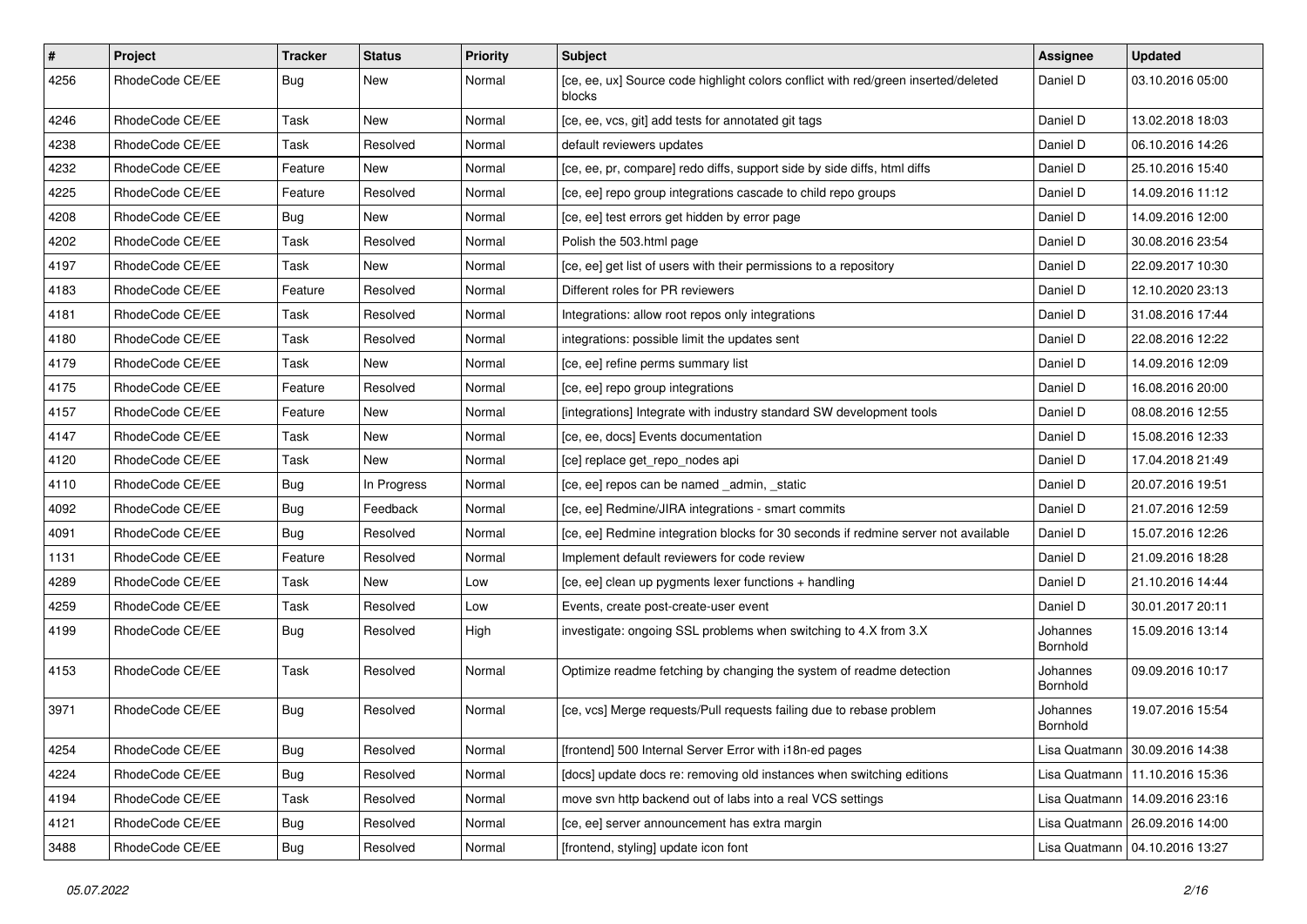| $\vert$ # | Project         | <b>Tracker</b> | <b>Status</b> | <b>Priority</b> | <b>Subject</b>                                                                                     | Assignee                     | <b>Updated</b>   |
|-----------|-----------------|----------------|---------------|-----------------|----------------------------------------------------------------------------------------------------|------------------------------|------------------|
| 4213      | RhodeCode CE/EE | Feature        | <b>New</b>    | High            | Embed PostgreSQL database                                                                          | Marcin<br>Kuzminski<br>[CTO] | 03.09.2016 23:45 |
| 4184      | RhodeCode CE/EE | <b>Bug</b>     | Resolved      | High            | fix content INT overflow bug                                                                       | Marcin<br>Kuzminski<br>[CTO] | 23.08.2016 10:31 |
| 5653      | RhodeCode CE/EE | Feature        | <b>New</b>    | Normal          | Extend SSH clone to support cloning by repo id.                                                    | Marcin<br>Kuzminski<br>[CTO] | 17.02.2021 12:58 |
| 5386      | RhodeCode CE/EE | Task           | Resolved      | Normal          | Increase security for Email Change                                                                 | Marcin<br>Kuzminski<br>[CTO] | 17.02.2018 17:29 |
| 5382      | RhodeCode CE/EE | Feature        | <b>New</b>    | Normal          | Support for repository aliases                                                                     | Marcin<br>Kuzminski<br>[CTO] | 04.09.2017 15:17 |
| 5257      | RhodeCode CE/EE | <b>Bug</b>     | New           | Normal          | Git repository with big binary file provokes error and strange behavior/memory leak<br>of RH.      | Marcin<br>Kuzminski<br>[CTO] | 23.03.2017 22:02 |
| 5150      | RhodeCode CE/EE | Task           | Resolved      | Normal          | Password reset promts in my account should be hidden in accounts that are not of<br>type rhodecode | Marcin<br>Kuzminski<br>[CTO] | 02.01.2017 16:34 |
| 4670      | RhodeCode CE/EE | Task           | Resolved      | Normal          | Release 4.5.1                                                                                      | Marcin<br>Kuzminski<br>[CTO] | 06.12.2016 21:13 |
| 4297      | RhodeCode CE/EE | Task           | Resolved      | Normal          | redo the my-pull-requests page to use the datagrid                                                 | Marcin<br>Kuzminski<br>[CTO] | 01.11.2016 09:31 |
| 4282      | RhodeCode CE/EE | Task           | Resolved      | Normal          | Add inode limit together with disk usage                                                           | Marcin<br>Kuzminski<br>[CTO] | 19.10.2016 12:18 |
| 4281      | RhodeCode CE/EE | Task           | Resolved      | Normal          | Fix docs on To `increase database performance`                                                     | Marcin<br>Kuzminski<br>[CTO] | 18.10.2016 16:39 |
| 4276      | RhodeCode CE/EE | <b>Bug</b>     | Resolved      | Normal          | System info page uses mercurial/git versions from RhodeCode instead of VCSServer                   | Marcin<br>Kuzminski<br>[CTO] | 14.11.2016 21:19 |
| 4250      | RhodeCode CE/EE | <b>Bug</b>     | Resolved      | Normal          | Adding a reviewer into existing PR doesn't set a reason.                                           | Marcin<br>Kuzminski<br>[CTO] | 07.10.2016 20:05 |
| 4245      | RhodeCode CE/EE | Task           | Resolved      | Normal          | Convert control command to use http mode by default                                                | Marcin<br>Kuzminski<br>[CTO] | 14.10.2016 16:13 |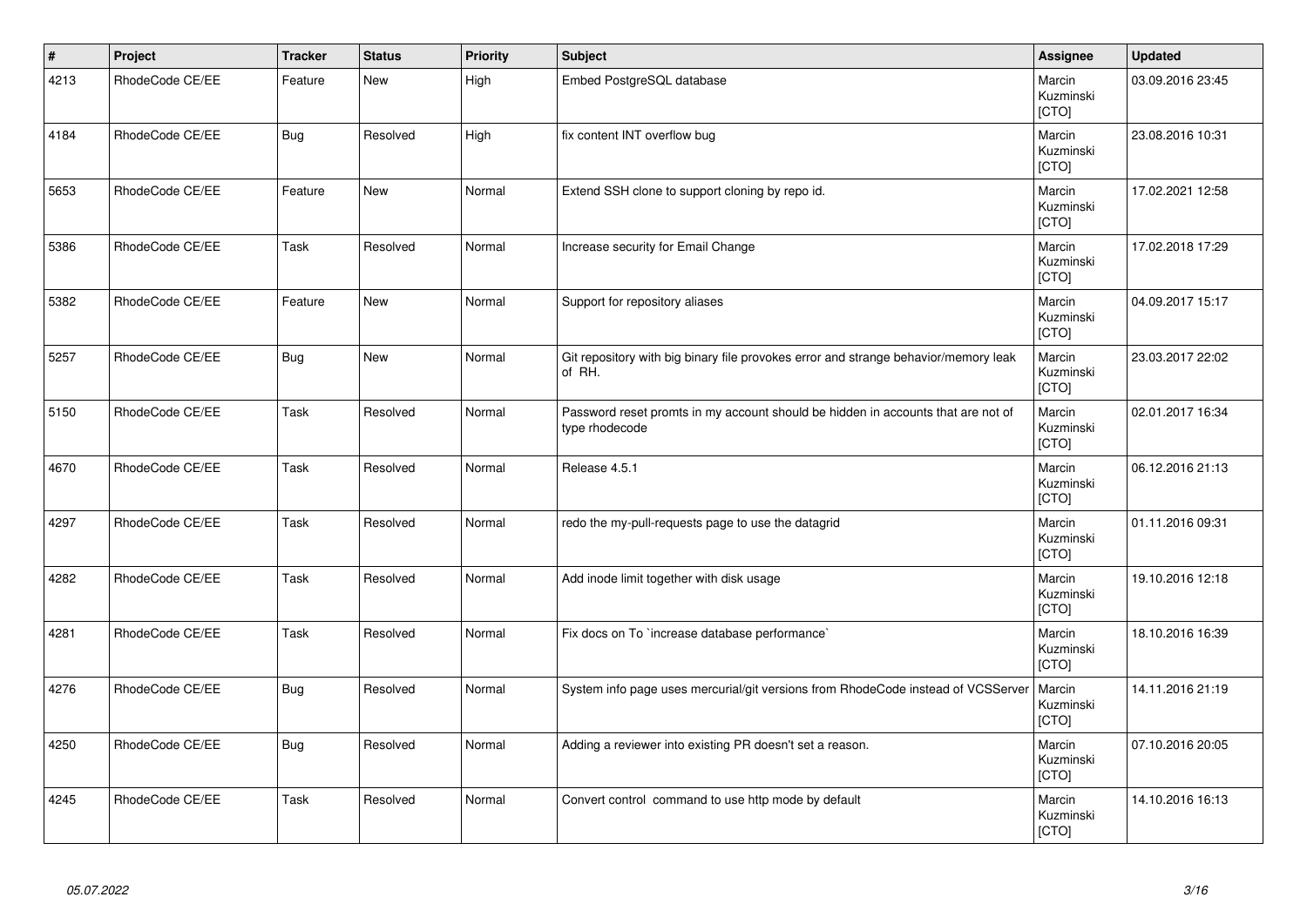| $\vert$ # | Project         | <b>Tracker</b> | <b>Status</b> | <b>Priority</b> | <b>Subject</b>                                                                        | Assignee                     | <b>Updated</b>   |
|-----------|-----------------|----------------|---------------|-----------------|---------------------------------------------------------------------------------------|------------------------------|------------------|
| 4219      | RhodeCode CE/EE | Feature        | Resolved      | Normal          | [ce, ee] Add mandatory reviewers for pull requests                                    | Marcin<br>Kuzminski<br>[CTO] | 20.06.2017 15:23 |
| 4211      | RhodeCode CE/EE | Feature        | Resolved      | Normal          | [ce, ee] increase webhook flexibility                                                 | Marcin<br>Kuzminski<br>[CTO] | 20.06.2022 10:55 |
| 4193      | RhodeCode CE/EE | Feature        | In Progress   | Normal          | Improve Filter Functionality in the Change Log                                        | Marcin<br>Kuzminski<br>[CTO] | 22.09.2017 10:25 |
| 4178      | RhodeCode CE/EE | <b>Bug</b>     | Resolved      | Normal          | RhodeCode EE OVA VM wont run on a ESX 6.0 host                                        | Marcin<br>Kuzminski<br>[CTO] | 15.09.2016 13:25 |
| 4065      | RhodeCode CE/EE | <b>Bug</b>     | Resolved      | Normal          | [ux, login] 404 on login after comment attempt                                        | Marcin<br>Kuzminski<br>[CTO] | 04.07.2016 00:40 |
| 4036      | RhodeCode CE/EE | <b>Bug</b>     | Resolved      | Normal          | encrypted clone_uri can throw unicodeerror after key change                           | Marcin<br>Kuzminski<br>[CTO] | 27.06.2016 19:38 |
| 4035      | RhodeCode CE/EE | <b>Bug</b>     | In Progress   | Normal          | failed to create whoosh index                                                         | Marcin<br>Kuzminski<br>[CTO] | 06.07.2016 00:04 |
| 4000      | RhodeCode CE/EE | Feature        | <b>New</b>    | Normal          | Make compare more functional                                                          | Marcin<br>Kuzminski<br>[CTO] | 18.11.2017 19:11 |
| 3556      | RhodeCode CE/EE | Task           | Resolved      | Normal          | Disable and rename initial_repo_scan flag                                             | Marcin<br>Kuzminski<br>[CTO] | 22.04.2016 14:33 |
| 3549      | RhodeCode CE/EE | Bug            | Resolved      | Normal          | [4.0.0 regression], file source links use last commit id instead of current commit id | Marcin<br>Kuzminski<br>[CTO] | 21.04.2016 16:10 |
| 3483      | RhodeCode CE/EE | <b>Bug</b>     | <b>New</b>    | Normal          | oauth: disable 3rd party registration if RhodeCode registration is disabled           | Marcin<br>Kuzminski<br>[CTO] | 13.04.2016 12:13 |
| 3454      | RhodeCode CE/EE | Task           | Feedback      | Normal          | [ce/ee] visually differentiate the two editions                                       | Marcin<br>Kuzminski<br>[CTO] | 10.08.2016 03:30 |
| 5442      | RhodeCode CE/EE | Feature        | Resolved      | Low             | Preview of Jupyter notebooks                                                          | Marcin<br>Kuzminski<br>[CTO] | 16.01.2019 16:33 |
| 5441      | RhodeCode CE/EE | Feature        | <b>New</b>    | Low             | Some files not parsed as XML files                                                    | Marcin<br>Kuzminski<br>[CTO] | 12.06.2018 12:23 |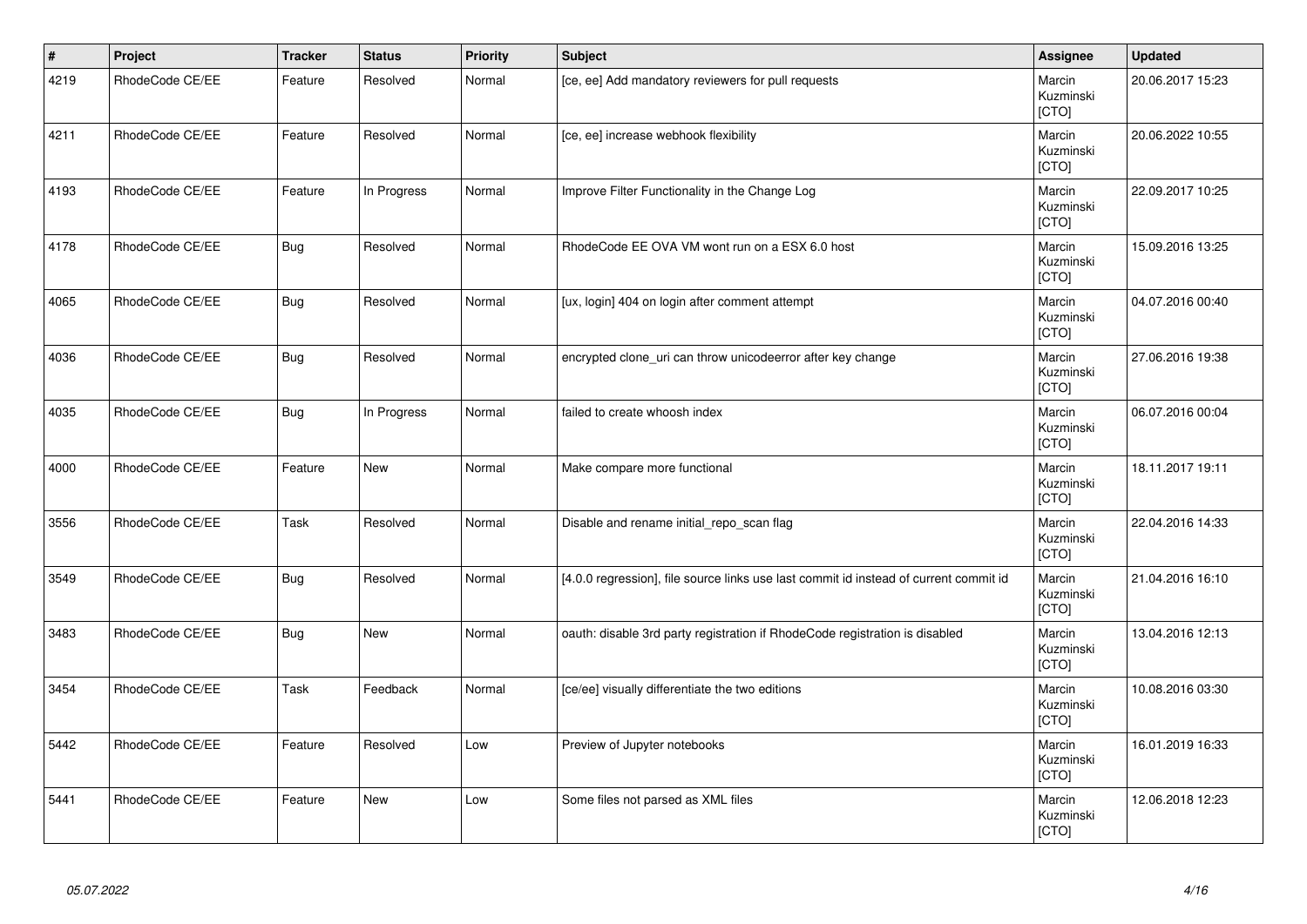| $\pmb{\#}$ | Project              | <b>Tracker</b> | <b>Status</b> | <b>Priority</b> | <b>Subject</b>                                                                                       | Assignee                     | <b>Updated</b>                    |
|------------|----------------------|----------------|---------------|-----------------|------------------------------------------------------------------------------------------------------|------------------------------|-----------------------------------|
| 4155       | RhodeCode CE/EE      | Bug            | Resolved      | Low             | Date of Last Change is not displayed correctly                                                       | Marcin<br>Kuzminski<br>[CTO] | 21.01.2020 02:20                  |
| 4052       | RhodeCode Appenlight | Task           | New           | Normal          | release fixes                                                                                        | Marcin Lulek                 | 29.06.2016 12:14                  |
| 5587       | RhodeCode CE/EE      | Bug            | Resolved      | Normal          | Broken metatags in 4.18.1                                                                            | Marcin Lulek                 | 29.01.2020 11:46                  |
| 4269       | RhodeCode CE/EE      | Support        | Resolved      | Normal          | Allow flash messages to be permanently surpressed                                                    | Marcin Lulek                 | 14.10.2016 12:46                  |
| 4234       | RhodeCode CE/EE      | Task           | New           | Normal          | prepare and test RhodeCode VM image for AWS                                                          | Marcin Lulek                 | 11.07.2017 13:32                  |
| 4273       | RhodeCode CE/EE      | Bug            | Resolved      | Urgent          | GIT executable not seen by vcsserver                                                                 | Martin<br>Bornhold           | 13.10.2016 15:45                  |
| 4251       | RhodeCode CE/EE      | Task           | Feedback      | High            | [customer] Pull request with subrepos                                                                | Martin<br>Bornhold           | 10.11.2016 17:52                  |
| 4243       | RhodeCode CE/EE      | Support        | Resolved      | High            | Gist visibility update?                                                                              | Martin<br>Bornhold           | 27.09.2016 06:40                  |
| 4279       | RhodeCode CE/EE      | Bug            | Resolved      | Normal          | re-captcha validation is broken                                                                      | Martin<br>Bornhold           | 26.10.2016 22:27                  |
| 4277       | RhodeCode CE/EE      | Bug            | Resolved      | Normal          | [frontend] System info page does not work correctly in safari.                                       | Martin<br>Bornhold           | 04.11.2016 12:08                  |
| 4271       | RhodeCode CE/EE      | Bug            | Resolved      | Normal          | Browsing new repository groups via SVN issue                                                         | Martin<br>Bornhold           | 19.10.2016 11:11                  |
| 4247       | RhodeCode CE/EE      | Bug            | Resolved      | Normal          | [vcs] Using current time as timestamp during archive creating leads to changing<br>hashes            | Martin<br>Bornhold           | 28.09.2016 12:07                  |
| 4244       | RhodeCode CE/EE      | Support        | Resolved      | Normal          | mod_dav_svn template error when using auth_realm with spaces in it                                   | Martin<br>Bornhold           | 28.09.2016 12:07                  |
| 4237       | RhodeCode CE/EE      | Task           | Resolved      | Normal          | Enable HTTP support                                                                                  | Martin<br>Bornhold           | 12.10.2016 11:51                  |
| 4203       | RhodeCode CE/EE      | Task           | Resolved      | Normal          | Get rid of svn.proxy.parent_path_root, and replace it with reading storage location<br>from Database | Martin<br>Bornhold           | 22.09.2016 14:31                  |
| 3950       | RhodeCode CE/EE      | Bug            | Resolved      | Normal          | [ce, ee] trying to merge pr against a deleted branch/bookmark breaks the pr page                     | Martin<br>Bornhold           | 27.10.2016 16:12                  |
| 1055       | RhodeCode CE/EE      | Feature        | Resolved      | Normal          | [pr, vcs] Expose the shadow repository of a pull request                                             | Martin<br>Bornhold           | 26.10.2016 10:33                  |
| 5368       | RhodeCode CE/EE      | Feature        | Resolved      | Normal          | Mercurial: Close branch before merging it                                                            |                              | Mathieu Cantin   21.01.2020 02:11 |
| 3372       | RhodeCode CE/EE      | Bug            | In Progress   | High            | [Idap, groups] Customer gets an empty list of groups                                                 | Mikhail<br>Chernykh          | 08.06.2016 11:32                  |
| 5548       | RhodeCode CE/EE      | Feature        | New           | Normal          | Initial Search API                                                                                   | Peter Colledge               | 07.07.2019 22:21                  |
| 5523       | RhodeCode CE/EE      | Bug            | Resolved      | High            | user from AD is asked to change his password when logs in.                                           | Thierry<br>Wynsdau           | 28.05.2020 20:28                  |
| 5516       | RhodeCode CE/EE      | Support        | Resolved      | High            | Cannot log into RhodeCode                                                                            | Thierry<br>Wynsdau           | 28.05.2020 20:28                  |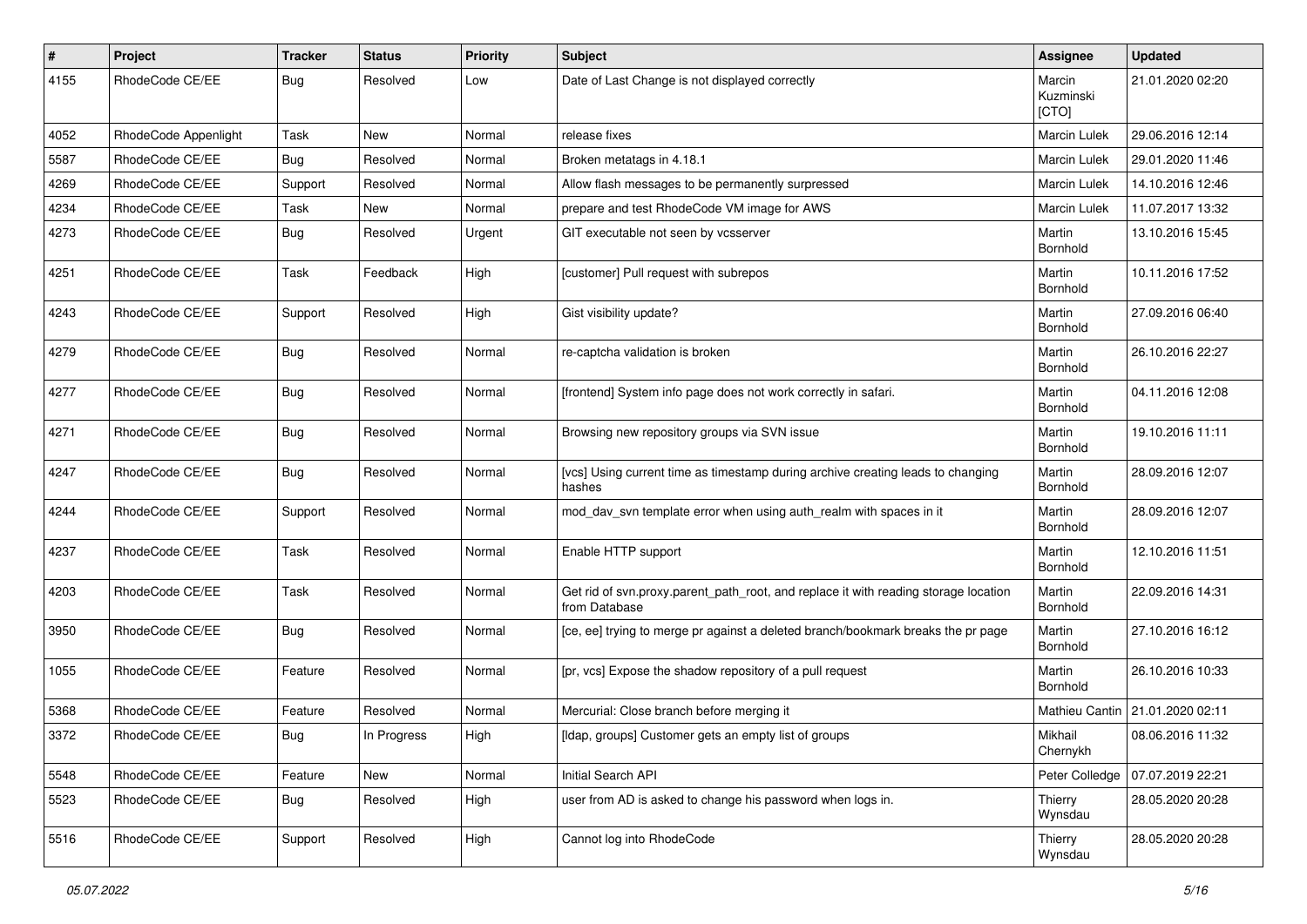| $\#$ | Project              | <b>Tracker</b> | <b>Status</b> | <b>Priority</b> | <b>Subject</b>                                                                                           | Assignee           | <b>Updated</b>   |
|------|----------------------|----------------|---------------|-----------------|----------------------------------------------------------------------------------------------------------|--------------------|------------------|
| 5553 | RhodeCode CE/EE      | Bug            | New           | Normal          | Exceptions Tracker - Exception ID: 140095575901360 after upgrade to the lastes<br>version                | Thierry<br>Wynsdau | 10.07.2019 10:33 |
| 5628 | Documentation        | <b>Bug</b>     | New           | Normal          | Problems with SSH Connection docs                                                                        |                    | 06.05.2022 21:14 |
| 5627 | Documentation        | <b>Bug</b>     | New           | Normal          | Immediate re-run of rhodecode-index throws warnings on some repos (and suggests<br>rebuild from scratch) |                    | 02.07.2020 19:41 |
| 5625 | Documentation        | Bug            | <b>New</b>    | Normal          | Feedback on RhodeCode Full-text search docs                                                              |                    | 02.07.2020 19:22 |
| 5591 | Documentation        | Support        | New           | Normal          | documentation typo                                                                                       |                    | 04.02.2020 19:43 |
| 5551 | Documentation        | <b>Bug</b>     | New           | Normal          | Mention LargeFile and LFS in the Backup page                                                             |                    | 21.04.2019 20:58 |
| 5529 | Documentation        | Support        | <b>New</b>    | Normal          | Documentation does not detail watched repositories                                                       |                    | 07.02.2019 00:16 |
| 5423 | Documentation        | Support        | Resolved      | Normal          | API-Documentation for Method "create_repo_group" faulty                                                  |                    | 22.01.2018 16:23 |
| 5348 | Documentation        | <b>Bug</b>     | New           | Normal          | Uninstall documentaion missing some steps                                                                |                    | 06.07.2017 10:25 |
| 5347 | Documentation        | <b>Bug</b>     | New           | Normal          | Post Install steps should include Apache or Nginx setup.                                                 |                    | 06.07.2017 10:23 |
| 5248 | Documentation        | <b>Bug</b>     | <b>New</b>    | Normal          | Installation of rhodecode-tools                                                                          |                    | 16.03.2017 16:35 |
| 5237 | Documentation        | Support        | New           | Normal          | documentation for DR                                                                                     |                    | 06.03.2017 23:34 |
| 5153 | Documentation        | <b>Bug</b>     | Resolved      | Normal          | Documentation: /tmp permissions                                                                          |                    | 04.01.2017 13:02 |
| 737  | Documentation        | Task           | New           | Normal          | What is an extra field and how do you add it?                                                            |                    | 01.07.2016 14:15 |
| 5598 | Documentation        | <b>Bug</b>     | New           | Low             | Typo in force delete command                                                                             |                    | 19.03.2020 20:10 |
| 5439 | Documentation        | Bug            | <b>New</b>    | Low             | JIRA Integration description: Wrong sample link                                                          |                    | 14.02.2018 14:25 |
| 5408 | Documentation        | Task           | Resolved      | Low             | Upate nginx documentation for non standard SSL port                                                      |                    | 12.07.2018 23:21 |
| 4071 | RhodeCode Appenlight | Feature        | New           | Normal          | Allow for easy out-out of assigned permissions                                                           |                    | 05.07.2016 10:14 |
| 4064 | RhodeCode Appenlight | Feature        | New           | Normal          | Create a multiple action feature for Reports and Logs lists                                              |                    | 30.06.2016 15:18 |
| 4063 | RhodeCode Appenlight | Feature        | New           | Normal          | add option to specify custom value in dashboard select                                                   |                    | 30.06.2016 15:17 |
| 4062 | RhodeCode Appenlight | Feature        | <b>New</b>    | Normal          | A way to see browser breakdown for an error                                                              |                    | 30.06.2016 15:16 |
| 4061 | RhodeCode Appenlight | Feature        | New           | Normal          | Timezone for applications                                                                                |                    | 30.06.2016 15:16 |
| 4060 | RhodeCode Appenlight | Feature        | New           | Normal          | Replayable requests                                                                                      |                    | 30.06.2016 15:15 |
| 4059 | RhodeCode Appenlight | Feature        | <b>New</b>    | Normal          | Server Monitoring                                                                                        |                    | 30.06.2016 15:15 |
| 4057 | RhodeCode Appenlight | Feature        | New           | Normal          | Negation option for search filter                                                                        |                    | 30.06.2016 15:12 |
| 4056 | RhodeCode Appenlight | Feature        | New           | Normal          | Optionally allow to filter graphs per machine in dashboard                                               |                    | 30.06.2016 15:12 |
| 3994 | RhodeCode Appenlight | <b>Bug</b>     | New           | Normal          | during setup, user is given option to make admin account even if one does not exist                      |                    | 08.06.2016 12:44 |
| 3991 | RhodeCode Appenlight | <b>Bug</b>     | Resolved      | Normal          | report logs need upper margin                                                                            |                    | 21.06.2016 18:55 |
| 3990 | RhodeCode Appenlight | <b>Bug</b>     | <b>New</b>    | Normal          | some dashboard builder buttons are up against fields                                                     |                    | 07.06.2016 12:01 |
| 3989 | RhodeCode Appenlight | Bug            | Resolved      | Normal          | even up report spacing                                                                                   |                    | 21.06.2016 18:55 |
| 3987 | RhodeCode Appenlight | <b>Bug</b>     | New           | Normal          | adjust footer so it's consistent with the website footer                                                 |                    | 15.06.2016 10:20 |
| 3986 | RhodeCode Appenlight | <b>Bug</b>     | New           | Normal          | table headers should be left aligned                                                                     |                    | 07.06.2016 11:53 |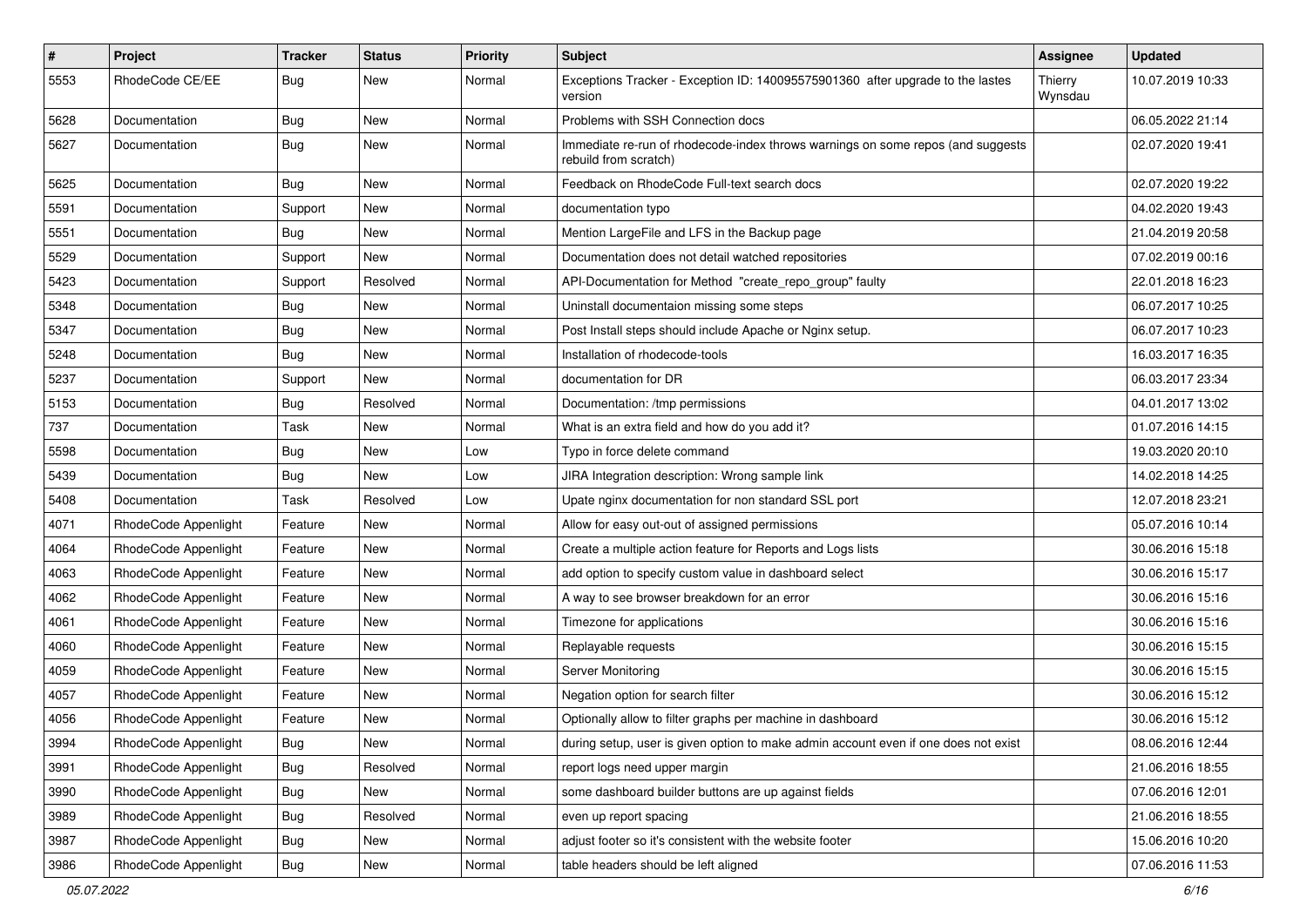| $\pmb{\#}$ | Project              | <b>Tracker</b> | <b>Status</b> | Priority  | <b>Subject</b>                                                                                             | Assignee | <b>Updated</b>   |
|------------|----------------------|----------------|---------------|-----------|------------------------------------------------------------------------------------------------------------|----------|------------------|
| 5342       | RhodeCode Appenlight | Bug            | New           | Low       | Broken link [Applications Modify application]                                                              |          | 21.06.2017 21:21 |
| 4220       | RhodeCode Appenlight | Feature        | <b>New</b>    | Low       | Search params allow sorting of result.                                                                     |          | 06.09.2016 16:33 |
| 4017       | RhodeCode Appenlight | Feature        | <b>New</b>    | Low       | application logos need help                                                                                |          | 14.06.2016 11:52 |
| 5434       | RhodeCode CE/EE      | Bug            | Resolved      | Immediate | Locale problem                                                                                             |          | 01.10.2021 09:51 |
| 5621       | RhodeCode CE/EE      | Bug            | Resolved      | Urgent    | $LDAP + User Groups authentication playing not working after upgrade to 4.19.x$                            |          | 15.06.2020 17:56 |
| 5517       | RhodeCode CE/EE      | Bug            | Resolved      | Urgent    | Problem with upgrading to Community-4.15                                                                   |          | 11.12.2018 06:32 |
| 5491       | RhodeCode CE/EE      | Support        | <b>New</b>    | Urgent    | Upgrade RhodeCode Community + VCSSERVER from 4.10.4 to 4.12.4, pull request<br>stop working with reviewers |          | 30.08.2018 09:47 |
| 4166       | RhodeCode CE/EE      | Bug            | Resolved      | Urgent    | [ce] Rhodecode crashing after MySQL error                                                                  |          | 23.08.2016 23:35 |
| 5680       | RhodeCode CE/EE      | Bug            | New           | High      | Inconsistent timezone display                                                                              |          | 20.04.2022 14:15 |
| 5645       | RhodeCode CE/EE      | Bug            | New           | High      | Rhodecode returns 400 Bad request on huge mercurial repos                                                  |          | 18.12.2020 06:29 |
| 5639       | RhodeCode CE/EE      | Support        | New           | High      | 500 Internal Server Error   The server has either erred  after importing Database<br>from backup           |          | 22.11.2020 09:15 |
| 5636       | RhodeCode CE/EE      | Bug            | Resolved      | High      | Remap and Rescan 500 Internal Server Error                                                                 |          | 30.04.2021 08:53 |
| 5622       | RhodeCode CE/EE      | <b>Bug</b>     | Resolved      | High      | Upgrade from 4.18.3 to 4.19.3 broke all PRs                                                                |          | 28.07.2020 16:44 |
| 5567       | RhodeCode CE/EE      | <b>Bug</b>     | Resolved      | High      | Error after PR was updated                                                                                 |          | 20.01.2020 10:04 |
| 5560       | RhodeCode CE/EE      | Bug            | Resolved      | High      | Check all permission API function to flush caches for auth perms                                           |          | 08.06.2021 23:56 |
| 5552       | RhodeCode CE/EE      | Feature        | <b>New</b>    | High      | PR dependency across repos                                                                                 |          | 22.06.2019 01:15 |
| 5528       | RhodeCode CE/EE      | Bug            | Resolved      | High      | Empty Unicode file causes the PR to return HTTP 500                                                        |          | 28.02.2019 13:52 |
| 5524       | RhodeCode CE/EE      | Bug            | New           | High      | Cannot log into RhodeCode anymore                                                                          |          | 15.01.2019 17:08 |
| 5519       | RhodeCode CE/EE      | Bug            | <b>New</b>    | High      | User unable to fork the repo despite setting Repository Forking to Disabled                                |          | 11.12.2018 22:21 |
| 5513       | RhodeCode CE/EE      | Bug            | Resolved      | High      | Gist: GitHub flavoured markdown gist creation fails                                                        |          | 07.07.2019 22:21 |
| 5510       | RhodeCode CE/EE      | <b>Bug</b>     | New           | High      | AssertionError: unexpected parameters: user_agent & hook_type                                              |          | 31.07.2021 11:14 |
| 5502       | RhodeCode CE/EE      | Bug            | Resolved      | High      | 500 error when using multiple custom branch permissions                                                    |          | 07.12.2018 09:49 |
| 5489       | RhodeCode CE/EE      | Bug            | Resolved      | High      | grant_user_permission_to_repo_group API call fails to set permissions on child<br>repos                    |          | 11.07.2018 09:57 |
| 5436       | RhodeCode CE/EE      | Bug            | Resolved      | High      | Unable To Open Pull Request in 4.11.2                                                                      |          | 14.02.2018 11:14 |
| 5433       | RhodeCode CE/EE      | Bug            | Resolved      | High      | RhodeCode Community 4.11 doesn't handle HG largefiles extension                                            |          | 01.02.2018 20:08 |
| 5414       | RhodeCode CE/EE      | Bug            | New           | High      | When Opening New Pull Request, Target Revision Default Is Undesireable                                     |          | 11.04.2018 23:20 |
| 5399       | RhodeCode CE/EE      | Bug            | In Progress   | High      | Issues with Git LFS integration                                                                            |          | 07.07.2019 22:21 |
| 5391       | RhodeCode CE/EE      | Task           | Resolved      | High      | Secure Email change                                                                                        |          | 17.04.2018 21:50 |
| 5289       | RhodeCode CE/EE      | Feature        | New           | High      | Ability to Upload/Replace a file using the UI                                                              |          | 22.09.2017 10:29 |
| 4677       | RhodeCode CE/EE      | Support        | Resolved      | High      | API get repo refs not working?                                                                             |          | 19.12.2016 11:46 |
| 4304       | RhodeCode CE/EE      | Bug            | Resolved      | High      | Search: Internal Server Error                                                                              |          | 26.11.2016 16:26 |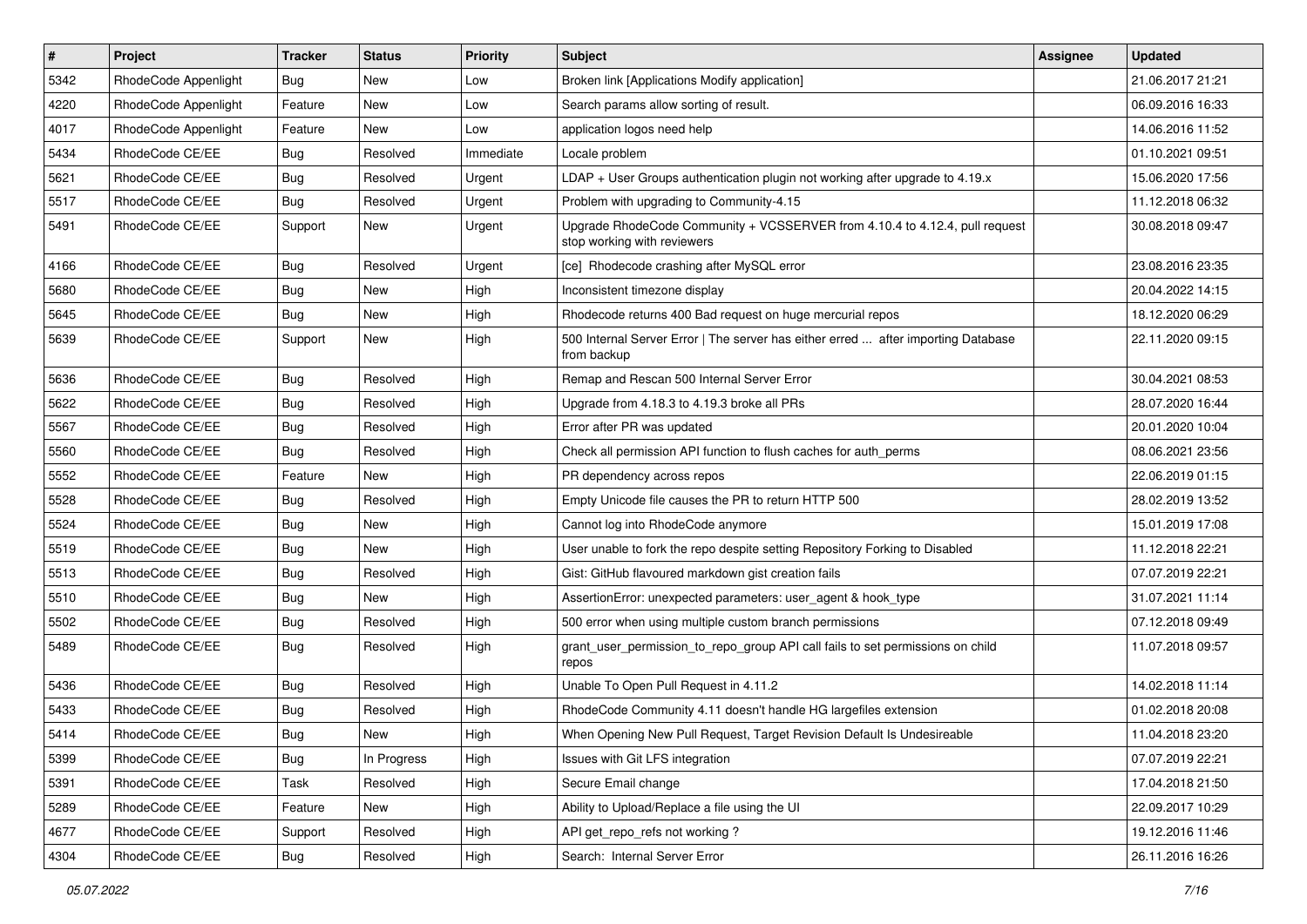| $\pmb{\#}$ | <b>Project</b>  | <b>Tracker</b> | <b>Status</b> | <b>Priority</b> | <b>Subject</b>                                                                                                                       | Assignee | <b>Updated</b>   |
|------------|-----------------|----------------|---------------|-----------------|--------------------------------------------------------------------------------------------------------------------------------------|----------|------------------|
| 4235       | RhodeCode CE/EE | Task           | Resolved      | High            | Support GIT LFS server                                                                                                               |          | 23.03.2017 17:24 |
| 4206       | RhodeCode CE/EE | Bug            | Resolved      | High            | Error creating SVN groups                                                                                                            |          | 15.09.2016 13:24 |
| 4116       | RhodeCode CE/EE | Bug            | New           | High            | [ee] Starting EE or running paster commands like setup-rhodecode does not work<br>without setting LC_ALL properly.                   |          | 18.08.2016 21:03 |
| 3364       | RhodeCode CE/EE | Support        | New           | High            | Allow Specifying the Commit Message for Pull Request Merges                                                                          |          | 17.04.2018 21:51 |
| 5682       | RhodeCode CE/EE | Bug            | New           | Normal          | Login Page stuck until page is refreshed                                                                                             |          | 30.06.2022 20:31 |
| 5679       | RhodeCode CE/EE | Bug            | New           | Normal          | Data directory continues to grow until it fills disk partition                                                                       |          | 25.04.2022 11:42 |
| 5677       | RhodeCode CE/EE | Support        | New           | Normal          | PR cross merge                                                                                                                       |          | 28.01.2022 16:59 |
| 5672       | RhodeCode CE/EE | Bug            | New           | Normal          | Unable to browse git repository folders with # in names                                                                              |          | 16.12.2021 18:13 |
| 5670       | RhodeCode CE/EE | Bug            | <b>New</b>    | Normal          | Repo-level administrators can usurp owner of repoistory                                                                              |          | 01.12.2021 16:18 |
| 5669       | RhodeCode CE/EE | <b>Bug</b>     | Resolved      | Normal          | Mercurial commit messages doesn't show cyrillic symbols                                                                              |          | 01.10.2021 10:39 |
| 5664       | RhodeCode CE/EE | Bug            | New           | Normal          | Regression: When assigning permissions, cannot see own group in auto-complete<br>without special conditions                          |          | 29.07.2021 10:49 |
| 5662       | RhodeCode CE/EE | Bug            | <b>New</b>    | Normal          | Full text search not working due to crash in whoosh                                                                                  |          | 07.06.2022 08:31 |
| 5657       | RhodeCode CE/EE | Bug            | <b>New</b>    | Normal          | Error in maintenance page                                                                                                            |          | 30.03.2021 15:09 |
| 5656       | RhodeCode CE/EE | <b>Bug</b>     | Resolved      | Normal          | Error for branch permission page                                                                                                     |          | 30.04.2021 08:53 |
| 5655       | RhodeCode CE/EE | Bug            | Resolved      | Normal          | New public gist's id is always auto generated                                                                                        |          | 01.07.2021 12:06 |
| 5654       | RhodeCode CE/EE | Bug            | <b>New</b>    | Normal          | Comment formatting broken when containing @ in a code block                                                                          |          | 24.02.2021 12:10 |
| 5652       | RhodeCode CE/EE | Bug            | Resolved      | Normal          | Pull Requests: when title and descriptions contains character [] {} and () index out of<br>bound when attempting to comment/approve. |          | 30.04.2021 08:53 |
| 5651       | RhodeCode CE/EE | <b>Bug</b>     | Resolved      | Normal          | Pull requests can get stuck if the diff is too large (it was created by mistake but we<br>can't open it to delete it)                |          | 30.04.2021 08:53 |
| 5649       | RhodeCode CE/EE | Bug            | <b>New</b>    | Normal          | test-file-upload                                                                                                                     |          | 17.12.2020 23:08 |
| 5644       | RhodeCode CE/EE | Bug            | <b>New</b>    | Normal          | PR inks to comments not working if files are collapsed                                                                               |          | 02.12.2020 10:42 |
| 5642       | RhodeCode CE/EE | Feature        | Resolved      | Normal          | pull request version column in commit list                                                                                           |          | 30.04.2021 08:53 |
| 5641       | RhodeCode CE/EE | Feature        | <b>New</b>    | Normal          | "Add draft" / (x) button usability                                                                                                   |          | 30.11.2020 20:53 |
| 5638       | RhodeCode CE/EE | Feature        | New           | Normal          | Add "Copy full url path" button                                                                                                      |          | 05.02.2021 20:23 |
| 5637       | RhodeCode CE/EE | Feature        | <b>New</b>    | Normal          | Clone URL templates - add per repository/namespace                                                                                   |          | 29.10.2020 09:38 |
| 5635       | RhodeCode CE/EE | Feature        | Resolved      | Normal          | Remember column sorted by of the "Pull Requests You Participate In" table                                                            |          | 30.11.2020 22:30 |
| 5634       | RhodeCode CE/EE | <b>Bug</b>     | Resolved      | Normal          | Quick Search Toolbar bugs out if pull request contains unicode double quote<br>character "                                           |          | 12.10.2020 23:13 |
| 5633       | RhodeCode CE/EE | Bug            | Resolved      | Normal          | Moderately large pull requests fail because inefficient use of reviewer_data_json<br>column in pull_requests table                   |          | 12.10.2020 23:13 |
| 5632       | RhodeCode CE/EE | <b>Bug</b>     | New           | Normal          | Missing Parent Folder for Personal Repo lacks proper handling                                                                        |          | 03.08.2020 07:56 |
| 5631       | RhodeCode CE/EE | Feature        | New           | Normal          | Change target of PR                                                                                                                  |          | 31.07.2020 17:05 |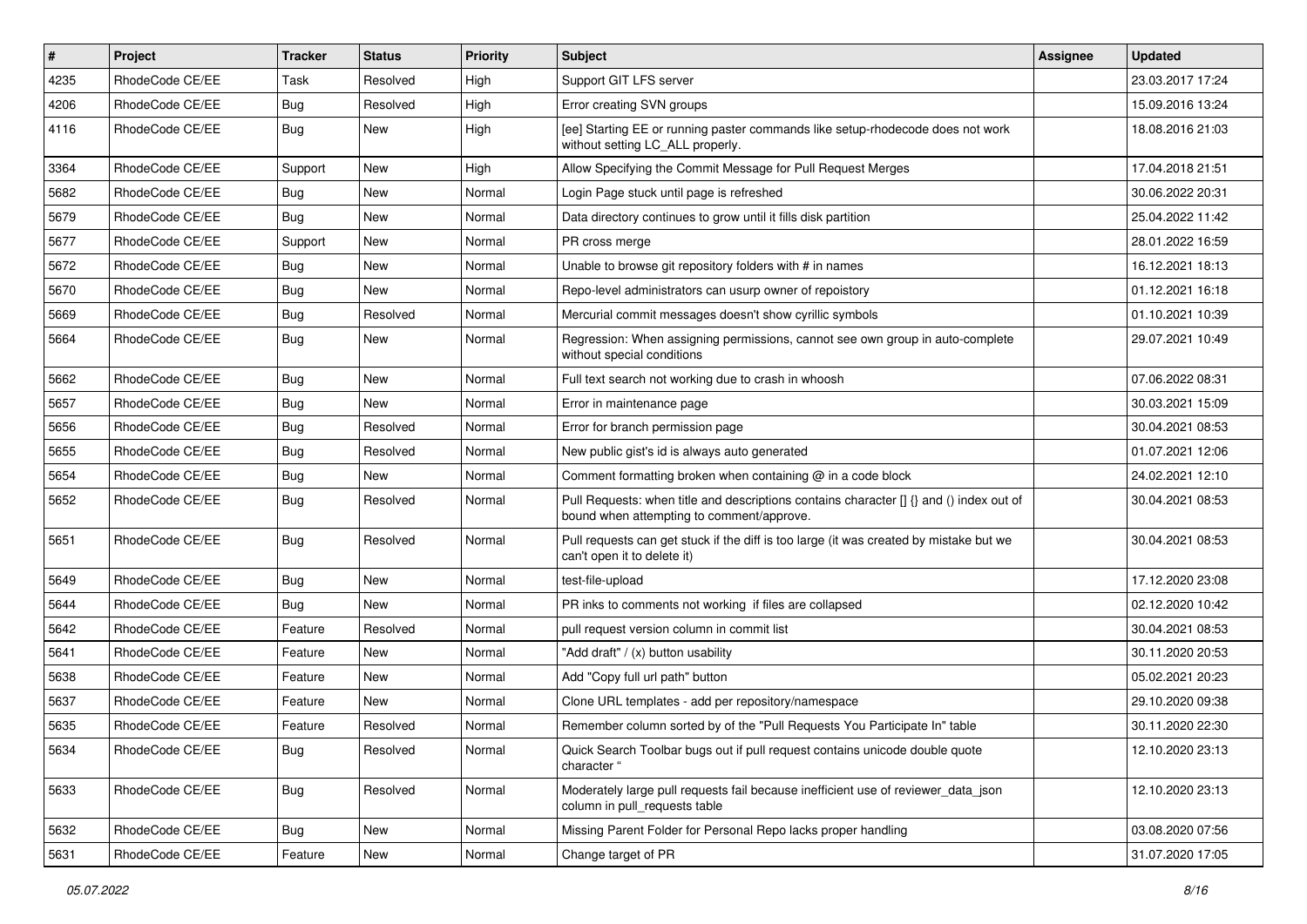| $\vert$ # | Project         | Tracker    | <b>Status</b> | <b>Priority</b> | <b>Subject</b>                                                                | <b>Assignee</b> | <b>Updated</b>   |
|-----------|-----------------|------------|---------------|-----------------|-------------------------------------------------------------------------------|-----------------|------------------|
| 5630      | RhodeCode CE/EE | <b>Bug</b> | New           | Normal          | Inline comments do not follow the line of code                                |                 | 21.07.2020 11:25 |
| 5629      | RhodeCode CE/EE | Bug        | New           | Normal          | Diff truncated on small files                                                 |                 | 21.07.2020 08:58 |
| 5626      | RhodeCode CE/EE | <b>Bug</b> | New           | Normal          | Whoosh full-text indexing is fully indexing all repos, not recognizing forks  |                 | 02.07.2020 19:24 |
| 5624      | RhodeCode CE/EE | <b>Bug</b> | New           | Normal          | Timeout when trying to test SMTP email configuration                          |                 | 01.07.2020 20:01 |
| 5623      | RhodeCode CE/EE | Bug        | Resolved      | Normal          | Credentials for remote repository URL leaking in Repository Header            |                 | 22.07.2020 00:47 |
| 5620      | RhodeCode CE/EE | <b>Bug</b> | Resolved      | Normal          | Regression of mail rendering in Thunderbird                                   |                 | 15.06.2020 16:45 |
| 5619      | RhodeCode CE/EE | Bug        | Resolved      | Normal          | Setting Landing Commit to SVN Trunk results in Files tab hitting a 404        |                 | 04.06.2020 23:51 |
| 5618      | RhodeCode CE/EE | Support    | New           | Normal          | Getting HTTP 502 Bad Gateway when trying to push (or clone) on a slow network |                 | 27.05.2020 21:56 |
| 5617      | RhodeCode CE/EE | Feature    | New           | Normal          | Allow PRs to non-head bookmarks                                               |                 | 20.05.2020 12:25 |
| 5614      | RhodeCode CE/EE | Feature    | Resolved      | Normal          | Show context function name in hg diffs                                        |                 | 23.04.2020 13:43 |
| 5611      | RhodeCode CE/EE | Feature    | Resolved      | Normal          | Add information "is the pull request up to date?" in the PR page              |                 | 03.10.2021 23:24 |
| 5609      | RhodeCode CE/EE | Support    | Resolved      | Normal          | Change git diff algorithm                                                     |                 | 31.03.2020 22:08 |
| 5605      | RhodeCode CE/EE | <b>Bug</b> | Resolved      | Normal          | Cannot set subversion compatibility to 1.10                                   |                 | 30.03.2020 17:27 |
| 5603      | RhodeCode CE/EE | Feature    | Resolved      | Normal          | Code search - highlight matching search terms                                 |                 | 30.03.2020 11:16 |
| 5601      | RhodeCode CE/EE | Feature    | Resolved      | Normal          | Default navigation should be by branch name not commit id                     |                 | 04.06.2020 23:51 |
| 5600      | RhodeCode CE/EE | Feature    | New           | Normal          | Change default repository landing page                                        |                 | 27.01.2021 01:04 |
| 5596      | RhodeCode CE/EE | Bug        | Resolved      | Normal          | Pull Request duplicated after description edit                                |                 | 14.04.2020 13:28 |
| 5595      | RhodeCode CE/EE | Feature    | <b>New</b>    | Normal          | Group code review mail notification                                           |                 | 03.03.2020 10:17 |
| 5594      | RhodeCode CE/EE | <b>Bug</b> | Resolved      | Normal          | Credentials in Repository Settings for Pull requests are exposed              |                 | 28.05.2020 20:25 |
| 5593      | RhodeCode CE/EE | Support    | New           | Normal          | <b>SSH</b> connections                                                        |                 | 17.02.2020 16:18 |
| 5590      | RhodeCode CE/EE | Bug        | New           | Normal          | Pull Request creation takes 2 minutes                                         |                 | 28.05.2020 20:48 |
| 5588      | RhodeCode CE/EE | <b>Bug</b> | New           | Normal          | wrong rendering of issue tracker pattern                                      |                 | 29.01.2020 11:24 |
| 5586      | RhodeCode CE/EE | Feature    | New           | Normal          | @mention should be a link                                                     |                 | 29.01.2020 11:46 |
| 5585      | RhodeCode CE/EE | Feature    | Resolved      | Normal          | Minimize downtime on rccontrol upgrade                                        |                 | 27.03.2020 09:45 |
| 5584      | RhodeCode CE/EE | Feature    | New           | Normal          | "update pull request link" message on vcs client                              |                 | 23.01.2020 10:32 |
| 5583      | RhodeCode CE/EE | Feature    | Resolved      | Normal          | rcextensions hook for pull request comment                                    |                 | 23.04.2020 13:42 |
| 5574      | RhodeCode CE/EE | Feature    | Resolved      | Normal          | hg: Information for external hooks                                            |                 | 30.07.2020 15:40 |
| 5573      | RhodeCode CE/EE | <b>Bug</b> | Resolved      | Normal          | Wrong notification Base Url for Email-Integrations                            |                 | 16.01.2020 08:53 |
| 5571      | RhodeCode CE/EE | Bug        | Resolved      | Normal          | redmine does not work with firefox any more                                   |                 | 25.10.2019 12:38 |
| 5570      | RhodeCode CE/EE | <b>Bug</b> | New           | Normal          | Remap repositories always fail in RhodeCode community                         |                 | 04.10.2019 14:50 |
| 5569      | RhodeCode CE/EE | Bug        | Resolved      | Normal          | SshWrapper error                                                              |                 | 21.01.2020 02:02 |
| 5561      | RhodeCode CE/EE | <b>Bug</b> | Resolved      | Normal          | PR diff doesn't update when target changes                                    |                 | 21.05.2020 11:53 |
| 5559      | RhodeCode CE/EE | <b>Bug</b> | New           | Normal          | Timezone handling issue on repos list                                         |                 | 07.07.2019 22:19 |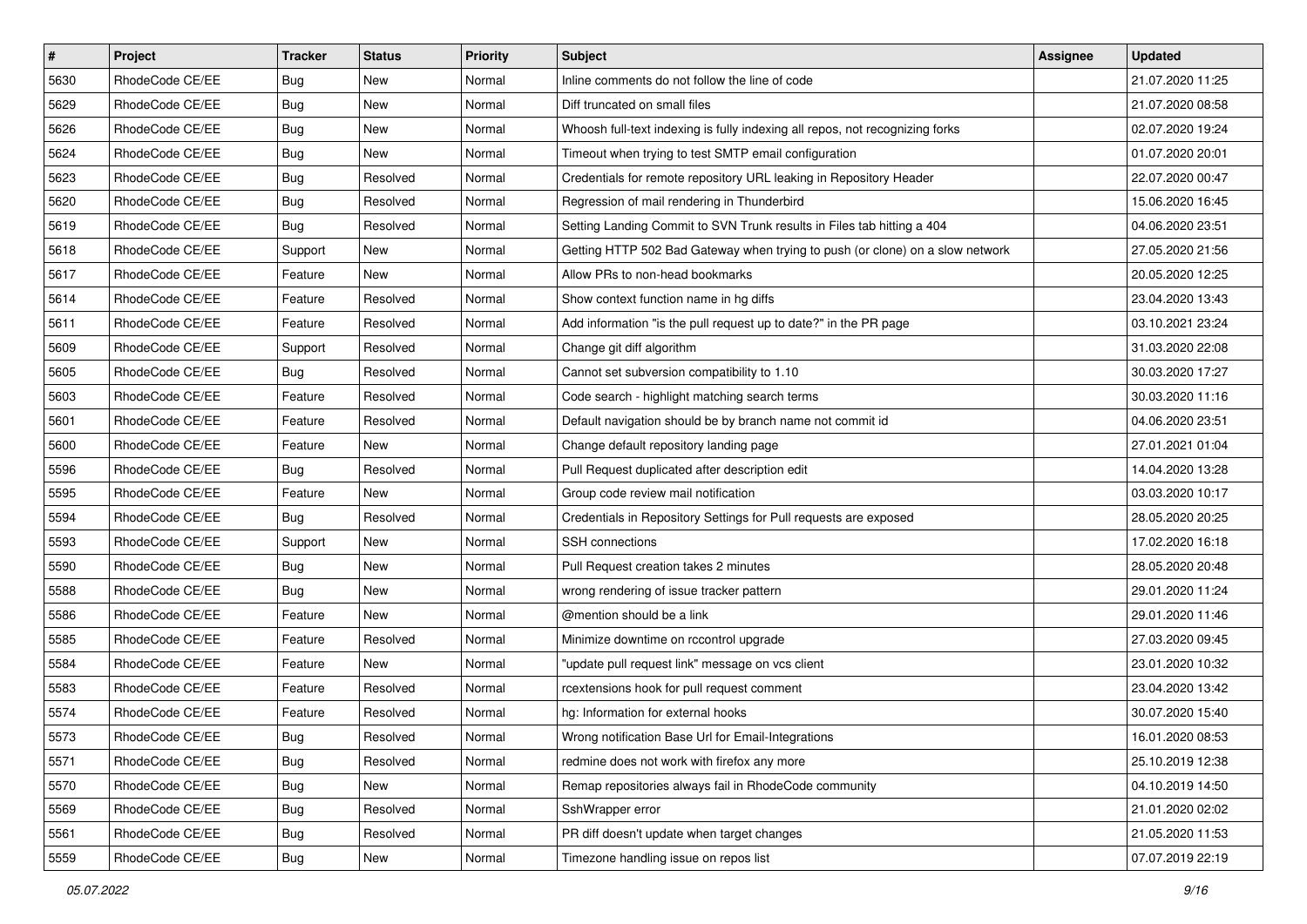| $\sharp$ | <b>Project</b>  | Tracker    | <b>Status</b> | <b>Priority</b> | <b>Subject</b>                                                                                                                    | Assignee | <b>Updated</b>   |
|----------|-----------------|------------|---------------|-----------------|-----------------------------------------------------------------------------------------------------------------------------------|----------|------------------|
| 5557     | RhodeCode CE/EE | <b>Bug</b> | Resolved      | Normal          | Consider removing slashes from the RSS feed names                                                                                 |          | 31.10.2019 19:54 |
| 5556     | RhodeCode CE/EE | <b>Bug</b> | New           | Normal          | After upgrade RhodeCode Enterprise, pull request via API adds repo owner as<br>default reviewer                                   |          | 01.01.2020 13:09 |
| 5555     | RhodeCode CE/EE | Bug        | Resolved      | Normal          | Making Repository Public does not update the Default User Permissions                                                             |          | 28.05.2020 20:26 |
| 5554     | RhodeCode CE/EE | Support    | Resolved      | Normal          | How to increase number of commits shown in pagination on dashboard and<br>changelog                                               |          | 21.01.2020 02:08 |
| 5550     | RhodeCode CE/EE | Bug        | New           | Normal          | 500 Internal Server Error   The server has either erred or is incapable of performing<br>the requested operation.                 |          | 18.04.2019 17:12 |
| 5547     | RhodeCode CE/EE | Bug        | New           | Normal          | UI not consistent between Firefox and Chrome                                                                                      |          | 01.03.2019 23:35 |
| 5546     | RhodeCode CE/EE | Support    | Resolved      | Normal          | experiments with mercurial 4.9                                                                                                    |          | 26.03.2019 09:23 |
| 5545     | RhodeCode CE/EE | Bug        | New           | Normal          | Merge commit to contain the username/reponame of the origin                                                                       |          | 28.02.2019 13:46 |
| 5544     | RhodeCode CE/EE | Support    | Resolved      | Normal          | Use of authentication token with LDAP account results in account lockout when max<br>bad password attempts are configured in LDAP |          | 27.02.2019 10:09 |
| 5543     | RhodeCode CE/EE | Feature    | New           | Normal          | Repo API should have equivalent get_repo_audit_logs() to User API call<br>get user audit logs()                                   |          | 26.02.2019 12:22 |
| 5541     | RhodeCode CE/EE | Support    | New           | Normal          | <b>SVN Settings: Repository Patterns</b>                                                                                          |          | 16.12.2019 15:35 |
| 5540     | RhodeCode CE/EE | Bug        | New           | Normal          | Rhode Code 4.15.2 VCS Caching(?) behaviour                                                                                        |          | 25.02.2019 17:01 |
| 5538     | RhodeCode CE/EE | <b>Bug</b> | New           | Normal          | internal server error (UnicodeDecodeError) during rhodecode-index request                                                         |          | 20.02.2019 14:43 |
| 5537     | RhodeCode CE/EE | Task       | Resolved      | Normal          | Add owner to create pull request API                                                                                              |          | 28.02.2019 13:52 |
| 5530     | RhodeCode CE/EE | Bug        | Resolved      | Normal          | Email integration has incorrect url                                                                                               |          | 09.02.2019 10:33 |
| 5527     | RhodeCode CE/EE | Support    | New           | Normal          | API: expose human readable failure reason                                                                                         |          | 30.01.2019 17:43 |
| 5521     | RhodeCode CE/EE | <b>Bug</b> | Resolved      | Normal          | Proxing SVN http requests does not work when using prefix for rhodecode.                                                          |          | 28.02.2019 13:52 |
| 5520     | RhodeCode CE/EE | Feature    | Resolved      | Normal          | Show the head commits shas when the merge is prevented due to multiple heads                                                      |          | 28.02.2019 13:52 |
| 5518     | RhodeCode CE/EE | <b>Bug</b> | Resolved      | Normal          | Zero-sized files in /rhodecode/config/rcextensions/examples                                                                       |          | 21.01.2020 02:18 |
| 5515     | RhodeCode CE/EE | <b>Bug</b> | Resolved      | Normal          | PR default reviewer is incorrect                                                                                                  |          | 28.02.2019 13:52 |
| 5512     | RhodeCode CE/EE | Bug        | New           | Normal          | Show commit phase in summary view                                                                                                 |          | 09.11.2018 21:37 |
| 5511     | RhodeCode CE/EE | Feature    | New           | Normal          | New feature to synchronize the fork with the remote repo from the summary page                                                    |          | 13.11.2018 01:23 |
| 5509     | RhodeCode CE/EE | Bug        | New           | Normal          | Remove `limportant attributes` from UI elements                                                                                   |          | 07.12.2018 07:40 |
| 5507     | RhodeCode CE/EE | <b>Bug</b> | Resolved      | Normal          | Markdown rendering needs improvement                                                                                              |          | 15.08.2019 15:40 |
| 5506     | RhodeCode CE/EE | <b>Bug</b> | New           | Normal          | Web UI fonts are not looking good and is difficult to read for people with low vision                                             |          | 26.10.2018 09:38 |
| 5505     | RhodeCode CE/EE | <b>Bug</b> | Resolved      | Normal          | Notification emails from RhodeCode is garbled in Outlook 2016 web client                                                          |          | 07.12.2018 09:49 |
| 5504     | RhodeCode CE/EE | Feature    | New           | Normal          | Buttons to copy commit hash and to expand the commit message in the repo<br>summary view                                          |          | 26.10.2018 00:59 |
| 5503     | RhodeCode CE/EE | Support    | New           | Normal          | failed to upgrade to 4.13.3                                                                                                       |          | 06.11.2018 18:28 |
| 5500     | RhodeCode CE/EE | Bug        | New           | Normal          | How to enable/set "RC_SKIP_HOOKS" to disable svn hooks?                                                                           |          | 02.10.2018 07:45 |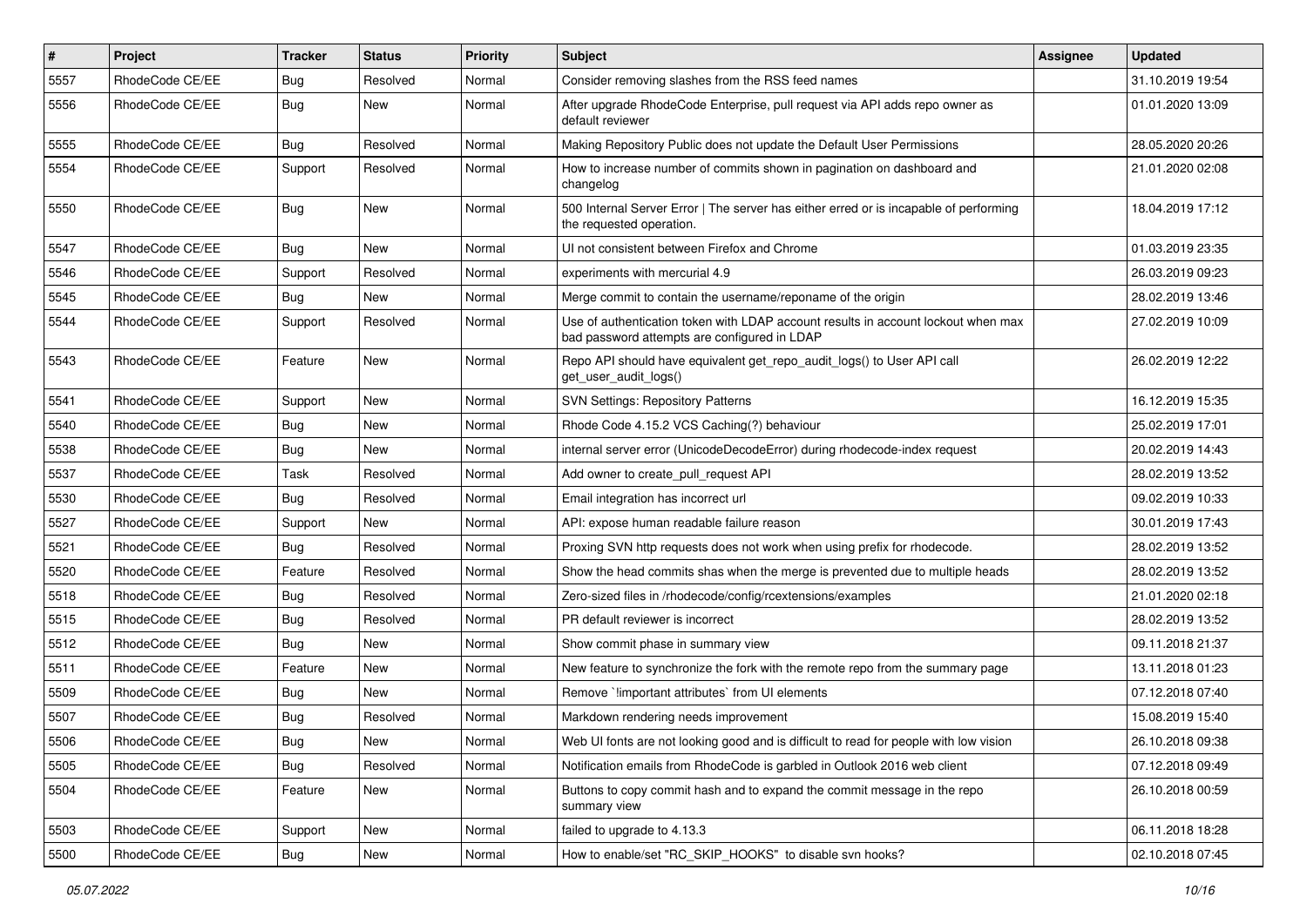| $\sharp$ | Project         | <b>Tracker</b> | <b>Status</b> | Priority | <b>Subject</b>                                                                                                                                                                       | <b>Assignee</b> | <b>Updated</b>   |
|----------|-----------------|----------------|---------------|----------|--------------------------------------------------------------------------------------------------------------------------------------------------------------------------------------|-----------------|------------------|
| 5499     | RhodeCode CE/EE | Support        | New           | Normal   | ERROR [celery.worker.consumer.consumer] consumer: Cannot connect                                                                                                                     |                 | 11.09.2018 08:39 |
| 5497     | RhodeCode CE/EE | Support        | New           | Normal   | hg push hangs                                                                                                                                                                        |                 | 30.08.2018 22:15 |
| 5496     | RhodeCode CE/EE | Support        | New           | Normal   | database migration 4.11.6 mysql to 4.12.4 postgres                                                                                                                                   |                 | 27.08.2018 21:17 |
| 5495     | RhodeCode CE/EE | Support        | <b>New</b>    | Normal   | Idap to crowd users_groups sync source                                                                                                                                               |                 | 10.09.2018 22:09 |
| 5494     | RhodeCode CE/EE | Bug            | <b>New</b>    | Normal   | rccontrol's python package management causes slow VCS SSH                                                                                                                            |                 | 02.04.2019 11:56 |
| 5492     | RhodeCode CE/EE | Bug            | <b>New</b>    | Normal   | VCSServer + SVN 1.10                                                                                                                                                                 |                 | 26.07.2018 15:01 |
| 5490     | RhodeCode CE/EE | <b>Bug</b>     | Resolved      | Normal   | Changes to repo group permissions via API are not audit logged                                                                                                                       |                 | 28.02.2019 13:52 |
| 5484     | RhodeCode CE/EE | Support        | <b>New</b>    | Normal   | Setting up ssh, remote hg not found                                                                                                                                                  |                 | 06.07.2018 23:41 |
| 5482     | RhodeCode CE/EE | <b>Bug</b>     | Resolved      | Normal   | Changing a repo's 'Remote pull uri' in its Settings fails with 'No repo type specified'                                                                                              |                 | 31.10.2018 08:37 |
| 5475     | RhodeCode CE/EE | Bug            | <b>New</b>    | Normal   | Unable to locate user in OpenLDAP directory via Idaps                                                                                                                                |                 | 08.06.2018 20:06 |
| 5471     | RhodeCode CE/EE | Bug            | <b>New</b>    | Normal   | Webhook integration failing: need more than 3 values to unpack                                                                                                                       |                 | 01.06.2018 02:26 |
| 5469     | RhodeCode CE/EE | Feature        | Resolved      | Normal   | elastisearch > 2.x not supported?                                                                                                                                                    |                 | 21.01.2020 02:19 |
| 5468     | RhodeCode CE/EE | Support        | <b>New</b>    | Normal   | Check logic for updating last commit for repository groups                                                                                                                           |                 | 30.08.2018 09:47 |
| 5462     | RhodeCode CE/EE | Bug            | <b>New</b>    | Normal   | create repo api fails with celery enabled                                                                                                                                            |                 | 10.07.2018 17:49 |
| 5461     | RhodeCode CE/EE | Bug            | Resolved      | Normal   | Changes to user group permissions via API are not audit logged                                                                                                                       |                 | 30.08.2018 09:47 |
| 5457     | RhodeCode CE/EE | Bug            | Resolved      | Normal   | Internal server error on full-text search settings page with Elasticsearch                                                                                                           |                 | 16.04.2018 09:08 |
| 5444     | RhodeCode CE/EE | Bug            | Resolved      | Normal   | Error while creating a pull request on a Mercurial repository                                                                                                                        |                 | 17.04.2018 22:29 |
| 5412     | RhodeCode CE/EE | Bug            | Resolved      | Normal   | Webhook for "pullrequest commented" event returns incomplete data                                                                                                                    |                 | 27.02.2018 18:00 |
| 5410     | RhodeCode CE/EE | Bug            | New           | Normal   | After converting to CE, we get the following error when trying to view some repos in<br>the UI: "UnicodeDecodeError: 'ascii' codec can't decode byte" (full error in<br>Description) |                 | 25.01.2018 20:45 |
| 5406     | RhodeCode CE/EE | <b>Bug</b>     | <b>New</b>    | Normal   | <b>Installer Fails</b>                                                                                                                                                               |                 | 01.12.2017 11:52 |
| 5405     | RhodeCode CE/EE | Bug            | <b>New</b>    | Normal   | Add repository from UI leads to HTTP/404                                                                                                                                             |                 | 28.11.2017 11:39 |
| 5404     | RhodeCode CE/EE | Task           | New           | Normal   | Add an option to detach review rules when deleting an user                                                                                                                           |                 | 22.11.2017 11:23 |
| 5400     | RhodeCode CE/EE | Task           | <b>New</b>    | Normal   | User group - subgroup support                                                                                                                                                        |                 | 06.11.2017 22:00 |
| 5396     | RhodeCode CE/EE | Feature        | Resolved      | Normal   | Merge state with shadow repo should be created during pull request                                                                                                                   |                 | 12.10.2017 21:57 |
| 5395     | RhodeCode CE/EE | Support        | Resolved      | Normal   | Svn protocols and performance                                                                                                                                                        |                 | 04.04.2019 18:08 |
| 5394     | RhodeCode CE/EE | Support        | <b>New</b>    | Normal   | SVN to Git / Mercurial Migration                                                                                                                                                     |                 | 03.10.2017 09:29 |
| 5381     | RhodeCode CE/EE | Bug            | Resolved      | Normal   | Email integration changeset links invalid                                                                                                                                            |                 | 06.09.2017 12:29 |
| 5380     | RhodeCode CE/EE | Bug            | Resolved      | Normal   | repo commits pageintion error                                                                                                                                                        |                 | 06.09.2017 19:16 |
| 5379     | RhodeCode CE/EE | Bug            | Resolved      | Normal   | Journal RSS feed errors                                                                                                                                                              |                 | 01.09.2017 16:40 |
| 5376     | RhodeCode CE/EE | <b>Bug</b>     | Resolved      | Normal   | error: pretxnchangegroup.acl hook failed: acl: user "" denied on branch "default"                                                                                                    |                 | 16.08.2017 19:45 |
| 5375     | RhodeCode CE/EE | Support        | Resolved      | Normal   | How do I configure "Go to" to just search repository names?                                                                                                                          |                 | 16.08.2017 18:00 |
| 5371     | RhodeCode CE/EE | Bug            | New           | Normal   | Comment times in Pull Requests are off by 1 day                                                                                                                                      |                 | 10.04.2018 15:11 |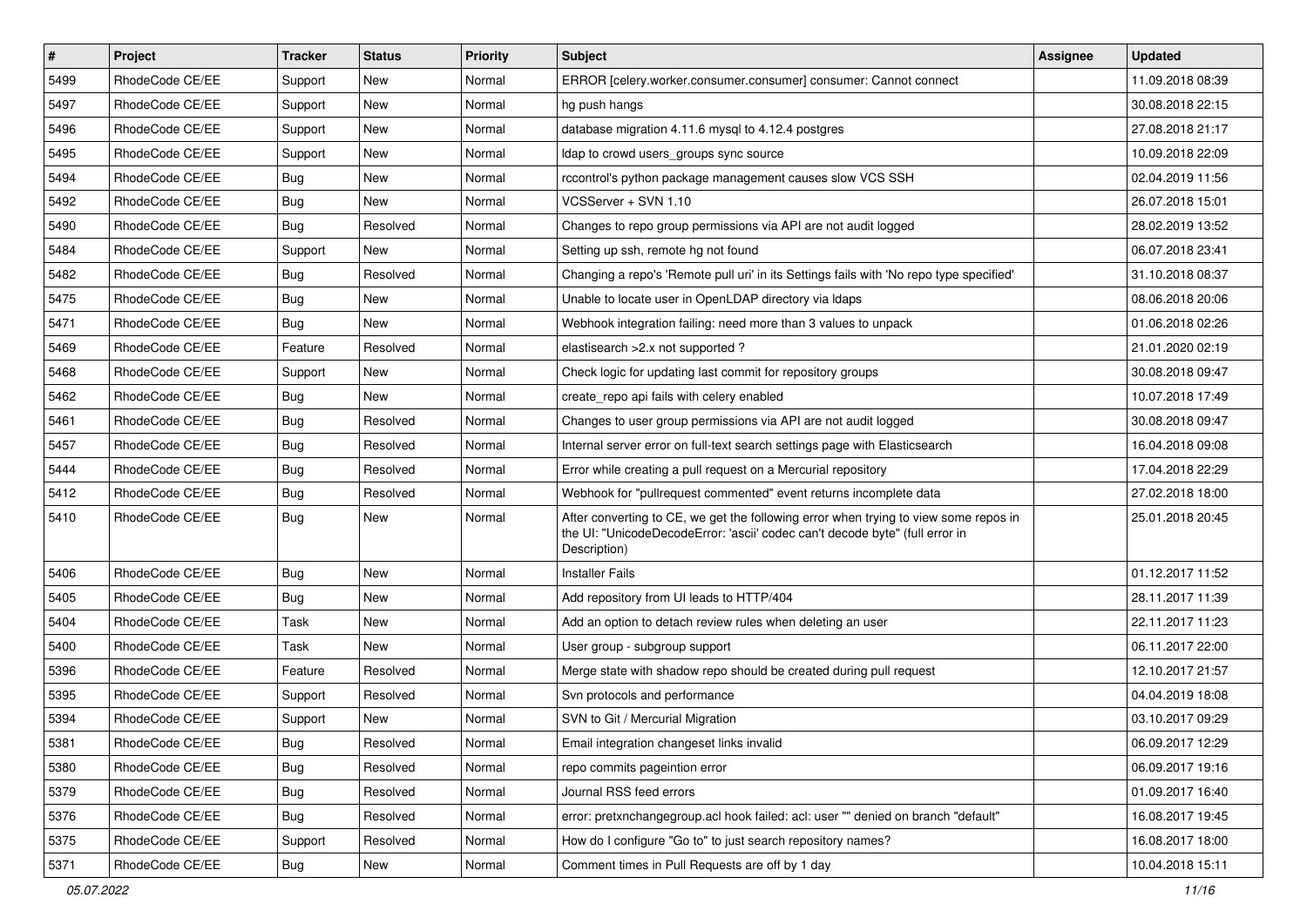| $\pmb{\#}$ | Project         | <b>Tracker</b> | <b>Status</b> | <b>Priority</b> | Subject                                                                                  | Assignee | <b>Updated</b>   |
|------------|-----------------|----------------|---------------|-----------------|------------------------------------------------------------------------------------------|----------|------------------|
| 5343       | RhodeCode CE/EE | Task           | Resolved      | Normal          | SSH key management and SSH support                                                       |          | 18.08.2017 23:50 |
| 5337       | RhodeCode CE/EE | <b>Bug</b>     | Resolved      | Normal          | Possible memory leak after few Git Pull Requests                                         |          | 08.08.2017 13:08 |
| 5321       | RhodeCode CE/EE | Feature        | Resolved      | Normal          | Audit logs                                                                               |          | 21.06.2017 12:49 |
| 5316       | RhodeCode CE/EE | Feature        | In Progress   | Normal          | UI should provide checkout URL for a SVN path                                            |          | 06.11.2017 21:59 |
| 5304       | RhodeCode CE/EE | Bug            | Resolved      | Normal          | Email template not correct                                                               |          | 31.10.2018 08:36 |
| 5297       | RhodeCode CE/EE | <b>Bug</b>     | Resolved      | Normal          | Locale fails on a SuSE system                                                            |          | 31.10.2018 08:36 |
| 5278       | RhodeCode CE/EE | Feature        | <b>New</b>    | Normal          | Require support for git repositories of the form git://                                  |          | 13.04.2017 15:20 |
| 5277       | RhodeCode CE/EE | <b>Bug</b>     | Resolved      | Normal          | table id=user list table - Ajax error                                                    |          | 13.04.2017 01:04 |
| 5273       | RhodeCode CE/EE | Feature        | New           | Normal          | Comment status                                                                           |          | 07.04.2017 13:10 |
| 5272       | RhodeCode CE/EE | Feature        | Resolved      | Normal          | Pull Request checklist                                                                   |          | 21.01.2020 02:09 |
| 5271       | RhodeCode CE/EE | Feature        | New           | Normal          | Private comments                                                                         |          | 07.04.2017 12:01 |
| 5269       | RhodeCode CE/EE | Support        | New           | Normal          | Upgrade from RC EE 3.7.1 to RC EE 4.x                                                    |          | 29.06.2017 19:36 |
| 5266       | RhodeCode CE/EE | <b>Bug</b>     | Resolved      | Normal          | Validate if changes in target branches get's propagated on Pull request updates          |          | 05.04.2017 18:10 |
| 5265       | RhodeCode CE/EE | Task           | Resolved      | Normal          | Enable phases support                                                                    |          | 11.05.2017 11:10 |
| 5259       | RhodeCode CE/EE | Bug            | Resolved      | Normal          | user-journal storage changes                                                             |          | 12.04.2017 00:04 |
| 5256       | RhodeCode CE/EE | Feature        | New           | Normal          | Last repository access time.                                                             |          | 23.03.2017 16:34 |
| 5255       | RhodeCode CE/EE | Support        | New           | Normal          | I can't access issues created by me from mail                                            |          | 04.04.2017 11:28 |
| 5235       | RhodeCode CE/EE | Task           | Resolved      | Normal          | relative image support                                                                   |          | 10.03.2017 23:37 |
| 5229       | RhodeCode CE/EE | Task           | Resolved      | Normal          | add support for https://clipboardjs.com/                                                 |          | 21.01.2020 02:19 |
| 5227       | RhodeCode CE/EE | <b>Bug</b>     | <b>New</b>    | Normal          | 400 during a svn checkout, file with special chars                                       |          | 23.02.2017 17:43 |
| 5225       | RhodeCode CE/EE | Task           | Resolved      | Normal          | add tag of author/contribitor to comments                                                |          | 11.05.2017 11:10 |
| 5221       | RhodeCode CE/EE | Task           | Resolved      | Normal          | Missing comment type in emails                                                           |          | 19.02.2017 21:46 |
| 5218       | RhodeCode CE/EE | Bug            | New           | Normal          | 500 when forking repository, when using special chars in password.                       |          | 19.02.2017 21:46 |
| 5213       | RhodeCode CE/EE | Bug            | Resolved      | Normal          | Fixing Apache Proxy timeout issues                                                       |          | 14.02.2017 09:44 |
| 5210       | RhodeCode CE/EE | <b>Bug</b>     | Resolved      | Normal          | webook problems                                                                          |          | 13.02.2017 19:43 |
| 5203       | RhodeCode CE/EE | Task           | Resolved      | Normal          | optimise large repos speed                                                               |          | 08.09.2017 16:10 |
| 5202       | RhodeCode CE/EE | Task           | Resolved      | Normal          | run git gc and git repack on GIT repos when we have a scheduler via celery in<br>pyramid |          | 04.12.2017 20:49 |
| 5201       | RhodeCode CE/EE | Task           | Resolved      | Normal          | API: implement describe-methods                                                          |          | 13.02.2017 15:57 |
| 5200       | RhodeCode CE/EE | Task           | New           | Normal          | investigate search improvements                                                          |          | 16.12.2019 16:04 |
| 5198       | RhodeCode CE/EE | Task           | Resolved      | Normal          | remove pyro4 from enterprise                                                             |          | 07.02.2017 19:28 |
| 5187       | RhodeCode CE/EE | Feature        | Resolved      | Normal          | changelog dynamic loading of commits                                                     |          | 12.06.2018 12:31 |
| 5184       | RhodeCode CE/EE | Task           | Resolved      | Normal          | bump pyramid to 1.7.X                                                                    |          | 06.02.2017 21:50 |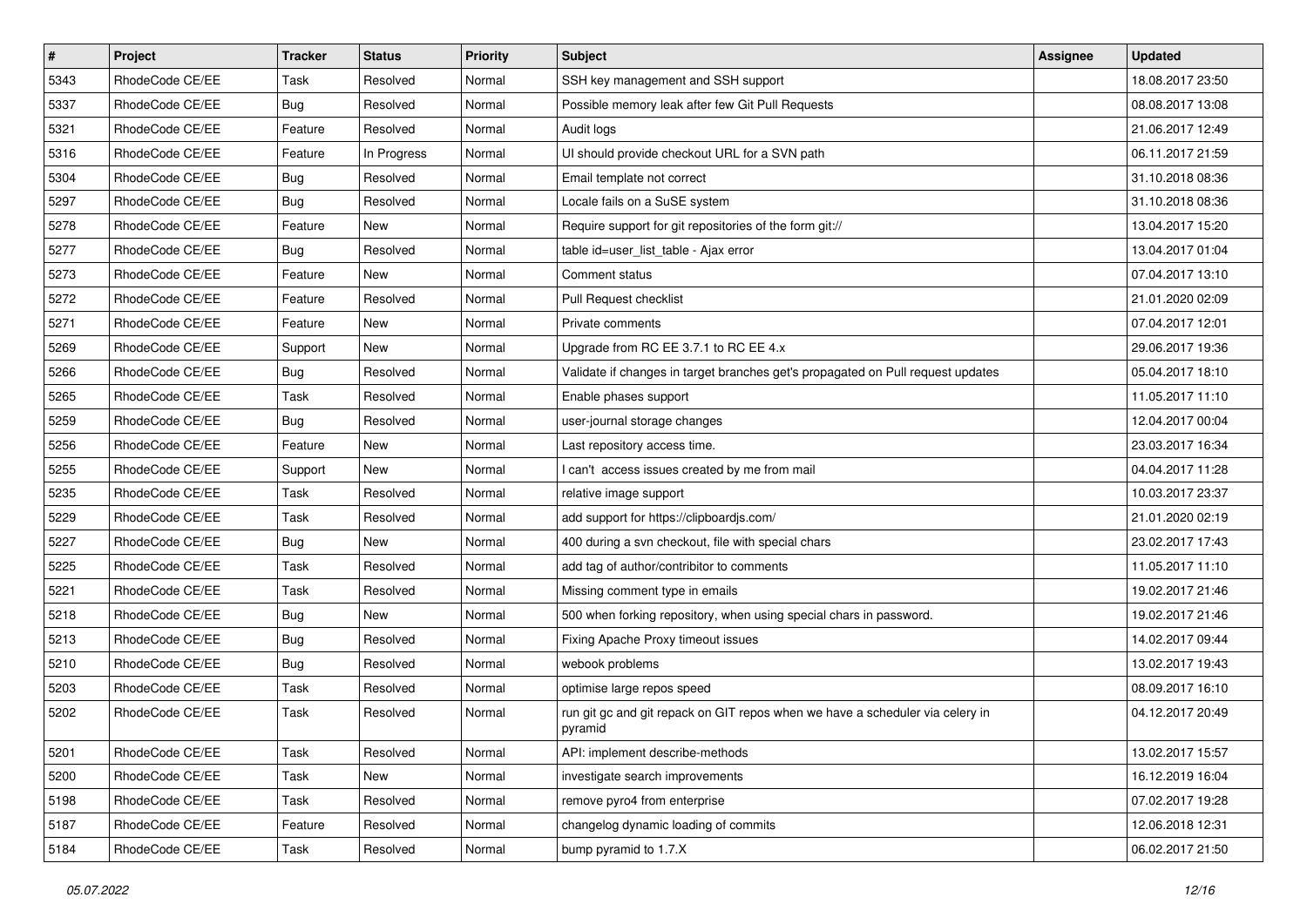| $\sharp$ | Project         | <b>Tracker</b> | <b>Status</b> | Priority | <b>Subject</b>                                                                      | <b>Assignee</b> | <b>Updated</b>   |
|----------|-----------------|----------------|---------------|----------|-------------------------------------------------------------------------------------|-----------------|------------------|
| 5164     | RhodeCode CE/EE | Bug            | Resolved      | Normal   | non-web calls are leaking session objects                                           |                 | 13.01.2017 01:30 |
| 4678     | RhodeCode CE/EE | Task           | Resolved      | Normal   | Release 4.5.2                                                                       |                 | 19.12.2016 17:32 |
| 4676     | RhodeCode CE/EE | Bug            | Resolved      | Normal   | Some admin passwords can make installation fail                                     |                 | 16.12.2016 16:16 |
| 4675     | RhodeCode CE/EE | <b>Bug</b>     | Resolved      | Normal   | Disk free inodes are displayed incorrectly                                          |                 | 13.12.2016 22:41 |
| 4669     | RhodeCode CE/EE | Task           | <b>New</b>    | Normal   | disable pytest sugar on nix-build                                                   |                 | 01.12.2016 12:52 |
| 4666     | RhodeCode CE/EE | Task           | Resolved      | Normal   | Bump git and mercurial to latest versions                                           |                 | 02.12.2016 19:01 |
| 4312     | RhodeCode CE/EE | Task           | New           | Normal   | Storage location changes                                                            |                 | 11.07.2017 13:31 |
| 4306     | RhodeCode CE/EE | Bug            | Resolved      | Normal   | Issue to push file with character # on a SVN                                        |                 | 03.04.2017 16:44 |
| 4305     | RhodeCode CE/EE | Task           | Resolved      | Normal   | Meta-tagging could be excluded from limit                                           |                 | 09.11.2016 19:27 |
| 4303     | RhodeCode CE/EE | Support        | <b>New</b>    | Normal   | rhodecode instance                                                                  |                 | 08.11.2016 16:32 |
| 4301     | RhodeCode CE/EE | Feature        | New           | Normal   | [API] toggle force_password_reset in api for Idap users                             |                 | 28.10.2016 15:43 |
| 4299     | RhodeCode CE/EE | Task           | New           | Normal   | TEMPLATE repo groups                                                                |                 | 22.09.2017 10:26 |
| 4290     | RhodeCode CE/EE | Task           | New           | Normal   | Allow to transplant the review status to merged commits                             |                 | 17.04.2018 21:50 |
| 4285     | RhodeCode CE/EE | Bug            | New           | Normal   | Intermittent error while trying to create or fork a repository                      |                 | 17.10.2016 22:42 |
| 4283     | RhodeCode CE/EE | Task           | Resolved      | Normal   | bump whoosh to 2.7.4 release                                                        |                 | 13.12.2016 21:08 |
| 4274     | RhodeCode CE/EE | Bug            | Resolved      | Normal   | 500 error when push big objects                                                     |                 | 13.02.2017 19:53 |
| 4272     | RhodeCode CE/EE | Feature        | New           | Normal   | Better SPAM protection                                                              |                 | 12.10.2016 11:14 |
| 4266     | RhodeCode CE/EE | Bug            | Resolved      | Normal   | Error 500 on integrations page after setting up Webhook                             |                 | 17.10.2016 15:35 |
| 4255     | RhodeCode CE/EE | Bug            | New           | Normal   | [translation, i18n] translation not being applied to integrations pages             |                 | 30.09.2016 15:56 |
| 4252     | RhodeCode CE/EE | Support        | New           | Normal   | Backup & Recovery                                                                   |                 | 07.10.2016 19:47 |
| 4227     | RhodeCode CE/EE | Support        | Resolved      | Normal   | VBScript files detected as text/plain - no syntax highlighting                      |                 | 14.09.2016 22:38 |
| 4226     | RhodeCode CE/EE | Feature        | New           | Normal   | [settings, system info] add VCS and Channelstream status to System Info             |                 | 14.09.2016 16:45 |
| 4222     | RhodeCode CE/EE | Feature        | <b>New</b>    | Normal   | Configurable detection of READMEs                                                   |                 | 09.09.2016 10:05 |
| 4216     | RhodeCode CE/EE | Task           | <b>New</b>    | Normal   | [ux, renderers] implement consistent rendering for text fields                      |                 | 06.09.2016 11:46 |
| 4207     | RhodeCode CE/EE | Feature        | Resolved      | Normal   | Support for obsolescence markers in changelog UI                                    |                 | 19.05.2017 16:14 |
| 4192     | RhodeCode CE/EE | Feature        | Resolved      | Normal   | [ce, ee] slack/hipchat integrations group commits by branch pushed                  |                 | 09.09.2016 19:01 |
| 4191     | RhodeCode CE/EE | Feature        | New           | Normal   | Add custom Image logo option to header                                              |                 | 22.08.2016 14:49 |
| 4190     | RhodeCode CE/EE | <b>Bug</b>     | New           | Normal   | [tests] fix or remove rst xss inline test                                           |                 | 22.08.2016 12:15 |
| 4189     | RhodeCode CE/EE | Bug            | New           | Normal   | [tests, git] count of commit ids is different for git than hg when comparing remote |                 | 22.08.2016 12:34 |
| 4188     | RhodeCode CE/EE | <b>Bug</b>     | New           | Normal   | [tests, svn] changeset tests produce different results for svn                      |                 | 22.08.2016 09:54 |
| 4182     | RhodeCode CE/EE | Feature        | New           | Normal   | add direct link from notification to corresponding PR                               |                 | 19.08.2016 12:35 |
| 4169     | RhodeCode CE/EE | Task           | Resolved      | Normal   | re-architecture celery support                                                      |                 | 17.11.2017 19:21 |
| 4163     | RhodeCode CE/EE | Task           | New           | Normal   | [ce, ee] celery refactor + upgrade                                                  |                 | 15.08.2016 12:32 |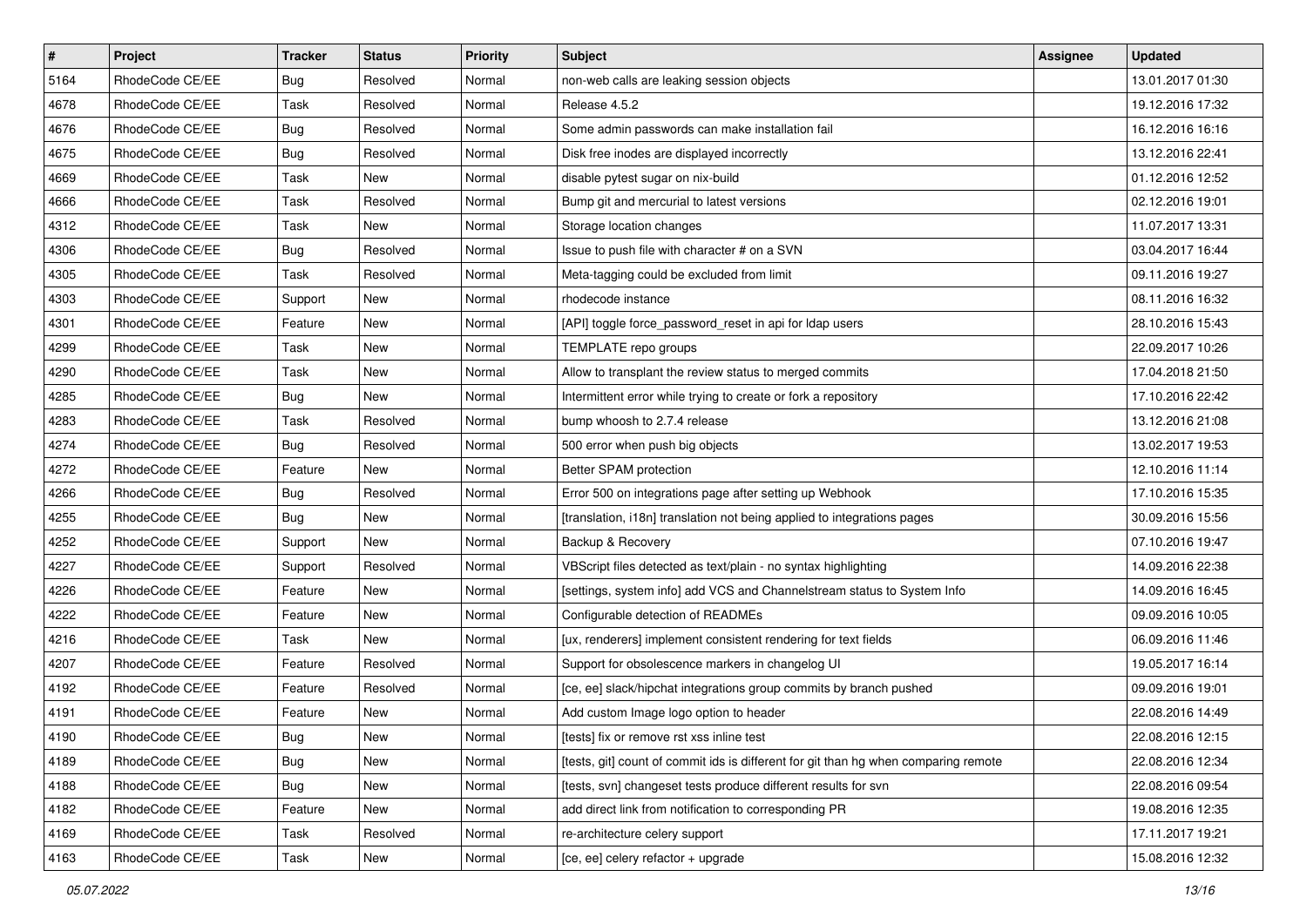| $\vert$ # | Project         | <b>Tracker</b> | <b>Status</b> | <b>Priority</b> | <b>Subject</b>                                                                                        | <b>Assignee</b> | <b>Updated</b>   |
|-----------|-----------------|----------------|---------------|-----------------|-------------------------------------------------------------------------------------------------------|-----------------|------------------|
| 4151      | RhodeCode CE/EE | Task           | Resolved      | Normal          | [packaging] Subversion to current 1.9.X                                                               |                 | 09.09.2016 10:18 |
| 4144      | RhodeCode CE/EE | Feature        | New           | Normal          | [ux] improve enable/disable of notifications                                                          |                 | 02.08.2016 17:19 |
| 4140      | RhodeCode CE/EE | Task           | Resolved      | Normal          | Check middleware chain status, and Verify that special middleware is catching<br>exceptions correctly |                 | 23.08.2016 12:13 |
| 4109      | RhodeCode CE/EE | <b>Bug</b>     | New           | Normal          | [files] The "switch to commit" widget is broken after using browser back button                       |                 | 17.04.2018 21:50 |
| 4108      | RhodeCode CE/EE | Task           | Resolved      | Normal          | Release 4.2.2                                                                                         |                 | 14.10.2016 13:08 |
| 4090      | RhodeCode CE/EE | <b>Bug</b>     | Resolved      | Normal          | test ticket                                                                                           |                 | 09.03.2021 20:39 |
| 4089      | RhodeCode CE/EE | <b>Bug</b>     | Resolved      | Normal          | svn repository does not exist                                                                         |                 | 12.06.2018 12:29 |
| 4081      | RhodeCode CE/EE | Support        | Resolved      | Normal          | Receiving server 500 error when trying to clone repo from windows client using<br>eclipse             |                 | 12.07.2016 14:30 |
| 4051      | RhodeCode CE/EE | Task           | New           | Normal          | [ux, renderering] Consistent formatting on text fields.                                               |                 | 22.09.2017 10:27 |
| 4045      | RhodeCode CE/EE | Task           | New           | Normal          | File permissions                                                                                      |                 | 17.04.2018 21:49 |
| 4044      | RhodeCode CE/EE | Feature        | Resolved      | Normal          | Branch permissions                                                                                    |                 | 30.08.2018 09:48 |
| 4003      | RhodeCode CE/EE | Task           | Resolved      | Normal          | User personal repository groups improvements                                                          |                 | 07.11.2016 16:12 |
| 3999      | RhodeCode CE/EE | Feature        | Resolved      | Normal          | Add `send account information` to user creation page                                                  |                 | 28.06.2016 15:22 |
| 3981      | RhodeCode CE/EE | Feature        | Resolved      | Normal          | Add cloud hosting like Gitlab, GitHub                                                                 |                 | 02.03.2020 09:14 |
| 3980      | RhodeCode CE/EE | Feature        | New           | Normal          | Add CI engine                                                                                         |                 | 05.06.2016 21:32 |
| 3979      | RhodeCode CE/EE | Feature        | New           | Normal          | Add kanban board                                                                                      |                 | 05.06.2016 21:20 |
| 3978      | RhodeCode CE/EE | Feature        | New           | Normal          | Add bug tracker                                                                                       |                 | 05.06.2016 21:20 |
| 3977      | RhodeCode CE/EE | Feature        | New           | Normal          | Wiki                                                                                                  |                 | 05.06.2016 21:11 |
| 3967      | RhodeCode CE/EE | Support        | In Progress   | Normal          | Server 500 error                                                                                      |                 | 11.08.2016 13:39 |
| 3963      | RhodeCode CE/EE | <b>Bug</b>     | New           | Normal          | [ce] Getting a newly added repo via remap/rescan via api gives no data                                |                 | 27.05.2016 05:02 |
| 3956      | RhodeCode CE/EE | <b>Bug</b>     | New           | Normal          | [ce] - svn commit with all 'None' properties (author, message, etc.)                                  |                 | 23.05.2016 17:22 |
| 3939      | RhodeCode CE/EE | <b>Bug</b>     | New           | Normal          | [ux] changelog filter blank after going back in browser                                               |                 | 18.05.2016 14:50 |
| 3923      | RhodeCode CE/EE | <b>Bug</b>     | New           | Normal          | odd exception on running internal-code                                                                |                 | 09.08.2016 10:54 |
| 3922      | RhodeCode CE/EE | Bug            | New           | Normal          | svn backend returns different diff to git/hg backends                                                 |                 | 11.05.2016 14:29 |
| 3555      | RhodeCode CE/EE | <b>Bug</b>     | Resolved      | Normal          | Then disabled repo location change the panel should explicitly state that it's disabled               |                 | 25.04.2016 10:34 |
| 3504      | RhodeCode CE/EE | Task           | In Progress   | Normal          | [routing] Move static assets under a common prefix                                                    |                 | 19.07.2016 12:27 |
| 3486      | RhodeCode CE/EE | Feature        | New           | Normal          | expose origin of permission in perm dict for users                                                    |                 | 06.06.2016 10:54 |
| 3484      | RhodeCode CE/EE | Task           | New           | Normal          | oauth: reduce required permissions for 3rd party                                                      |                 | 13.04.2016 12:33 |
| 3472      | RhodeCode CE/EE | Feature        | New           | Normal          | Expose unified hooks that can be used in SSH backend                                                  |                 | 14.04.2016 17:54 |
| 3460      | RhodeCode CE/EE | Feature        | New           | Normal          | [ux, frontend] hide "show more" button when there is nothing more to show                             |                 | 11.04.2016 13:37 |
| 3455      | RhodeCode CE/EE | Feature        | New           | Normal          | [ux] commit message search should render entire commit message                                        |                 | 07.04.2016 17:50 |
| 3441      | RhodeCode CE/EE | <b>Bug</b>     | New           | Normal          | [ux] clicking on line in file view scrolls to that line                                               |                 | 05.04.2016 13:35 |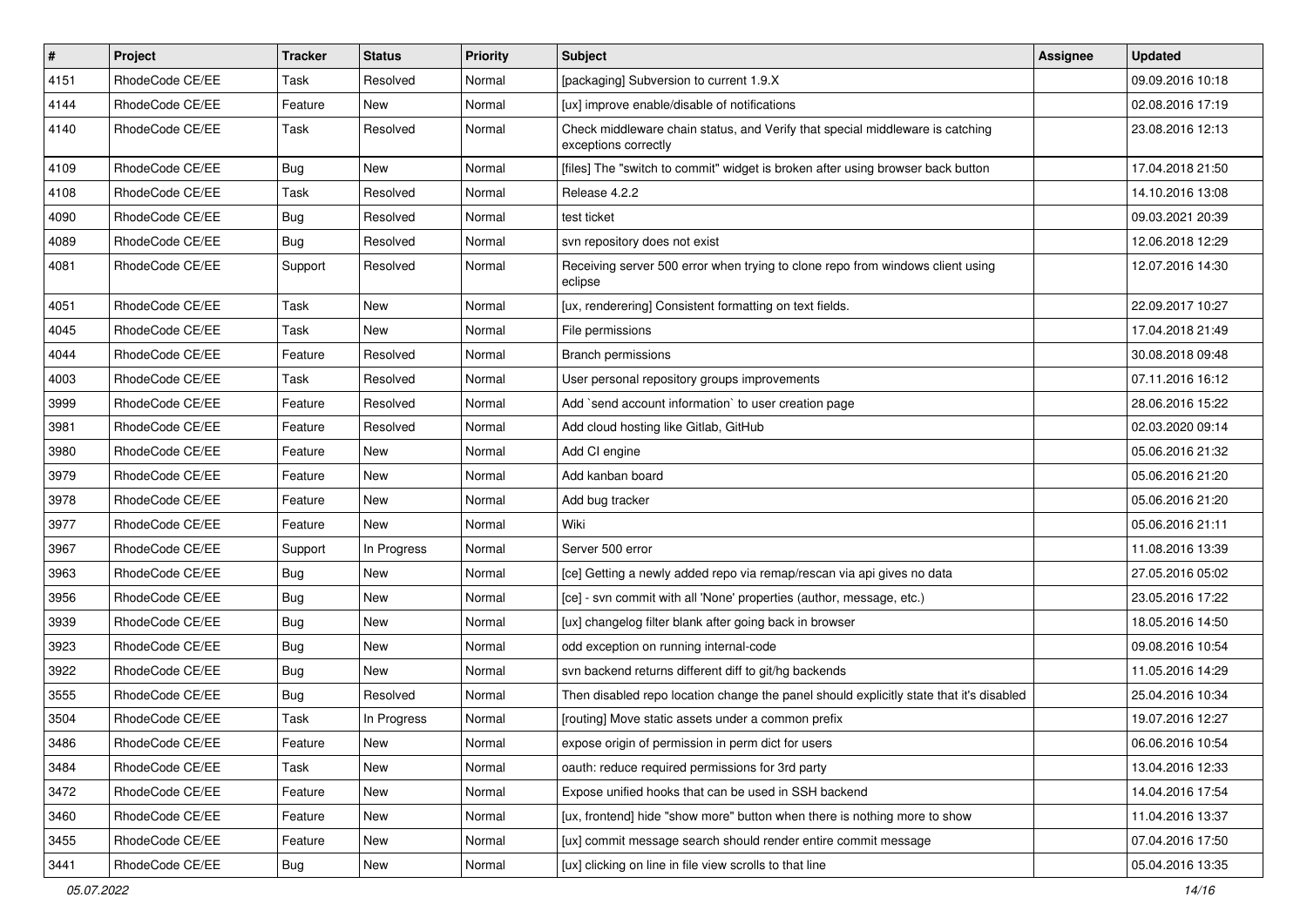| $\pmb{\#}$ | Project         | <b>Tracker</b> | <b>Status</b> | <b>Priority</b> | <b>Subject</b>                                                                                | <b>Assignee</b> | <b>Updated</b>   |
|------------|-----------------|----------------|---------------|-----------------|-----------------------------------------------------------------------------------------------|-----------------|------------------|
| 3440       | RhodeCode CE/EE | Feature        | New           | Normal          | [design, ux] mock-up user interface for adding a branch/bookmark                              |                 | 05.04.2016 09:21 |
| 3382       | RhodeCode CE/EE | Bug            | <b>New</b>    | Normal          | download superrepo with subrepos                                                              |                 | 25.03.2016 01:30 |
| 3377       | RhodeCode CE/EE | Task           | New           | Normal          | extra fields types extensions                                                                 |                 | 24.03.2016 15:23 |
| 3376       | RhodeCode CE/EE | Task           | New           | Normal          | Repo action plugins                                                                           |                 | 24.03.2016 15:21 |
| 3373       | RhodeCode CE/EE | Feature        | <b>New</b>    | Normal          | Allow to create Bookmarks and Branches from UI                                                |                 | 05.04.2016 09:21 |
| 3362       | RhodeCode CE/EE | Task           | <b>New</b>    | Normal          | auth-plugins, indicate visually that plugin is turned on but NOT enabled                      |                 | 22.03.2016 19:03 |
| 3357       | RhodeCode CE/EE | Bug            | Resolved      | Normal          | switch to sometimes fails to load files metadata                                              |                 | 30.03.2016 10:56 |
| 3351       | RhodeCode CE/EE | Bug            | New           | Normal          | Duplicate IP whitelist entry shows error flash                                                |                 | 21.03.2016 15:54 |
| 3334       | RhodeCode CE/EE | Bug            | <b>New</b>    | Normal          | Attempt to edit .coveragerc through the online file editor                                    |                 | 17.03.2016 13:49 |
| 3332       | RhodeCode CE/EE | Support        | <b>New</b>    | Normal          | LDAP settings page: Add button "test connection"                                              |                 | 17.03.2016 10:23 |
| 3261       | RhodeCode CE/EE | Task           | New           | Normal          | mousetrap.js bump to latest 1.5.X version                                                     |                 | 17.03.2016 12:52 |
| 3260       | RhodeCode CE/EE | Task           | New           | Normal          | api: expose get repo node method                                                              |                 | 17.03.2016 12:56 |
| 3250       | RhodeCode CE/EE | Bug            | New           | Normal          | Posting a comment message is very slow !                                                      |                 | 17.03.2016 12:57 |
| 3239       | RhodeCode CE/EE | Task           | Resolved      | Normal          | Catch all route for repo page or repo group page is always executing checks for<br>every page |                 | 21.04.2016 11:30 |
| 3022       | RhodeCode CE/EE | <b>Bug</b>     | <b>New</b>    | Normal          | SVN support with repositories groups                                                          |                 | 26.07.2016 18:25 |
| 2944       | RhodeCode CE/EE | Task           | New           | Normal          | Bump gunicorn to 19.4 version                                                                 |                 | 17.03.2016 12:58 |
| 2882       | RhodeCode CE/EE | Feature        | <b>New</b>    | Normal          | Bulk comment submit                                                                           |                 | 17.03.2016 17:50 |
| 2844       | RhodeCode CE/EE | Task           | <b>New</b>    | Normal          | Update Bcrypt to a maintained version                                                         |                 | 17.02.2018 20:37 |
| 2817       | RhodeCode CE/EE | Feature        | Resolved      | Normal          | Make largefiles downloadable from the interface                                               |                 | 27.03.2017 14:04 |
| 2744       | RhodeCode CE/EE | Task           | Resolved      | Normal          | Deprecating Internet Explorer                                                                 |                 | 06.07.2016 12:04 |
| 2539       | RhodeCode CE/EE | Feature        | Feedback      | Normal          | Recursive deletion of resources                                                               |                 | 20.04.2016 08:52 |
| 2264       | RhodeCode CE/EE | Bug            | Resolved      | Normal          | New user password change doesn't actually require a password change.                          |                 | 12.08.2016 16:01 |
| 1457       | RhodeCode CE/EE | Feature        | <b>New</b>    | Normal          | add allow permissions inheritance on repo groups                                              |                 | 22.09.2017 10:27 |
| 1404       | RhodeCode CE/EE | Bug            | Resolved      | Normal          | clone of really huge git repo (4gb) causes pyro to explode                                    |                 | 07.02.2017 14:52 |
| 148        | RhodeCode CE/EE | Feature        | <b>New</b>    | Normal          | [comments] Add per file and multiline comments in a changeset                                 |                 | 25.05.2016 10:20 |
| 5643       | RhodeCode CE/EE | Feature        | Resolved      | Low             | jump to bottom of review                                                                      |                 | 30.04.2021 08:53 |
| 5613       | RhodeCode CE/EE | Feature        | New           | Low             | Feature Request: Issue tracker link in new tab/window                                         |                 | 03.10.2021 23:25 |
| 5612       | RhodeCode CE/EE | <b>Bug</b>     | New           | Low             | CPU cores getting maxed out by VCSServer on Repository Size request                           |                 | 03.10.2021 23:25 |
| 5575       | RhodeCode CE/EE | <b>Bug</b>     | Resolved      | Low             | Filtering username containing '-' does not work in Admin audit log panel                      |                 | 20.01.2020 10:04 |
| 5558       | RhodeCode CE/EE | <b>Bug</b>     | Resolved      | Low             | Commit compare window covers text                                                             |                 | 08.07.2019 18:12 |
| 5536       | RhodeCode CE/EE | Feature        | Resolved      | Low             | Ability to disable server-side SSH key generation                                             |                 | 28.02.2019 13:52 |
| 5522       | RhodeCode CE/EE | <b>Bug</b>     | Resolved      | Low             | vcsserver fails when url contains extra "/"                                                   |                 | 28.02.2019 13:52 |